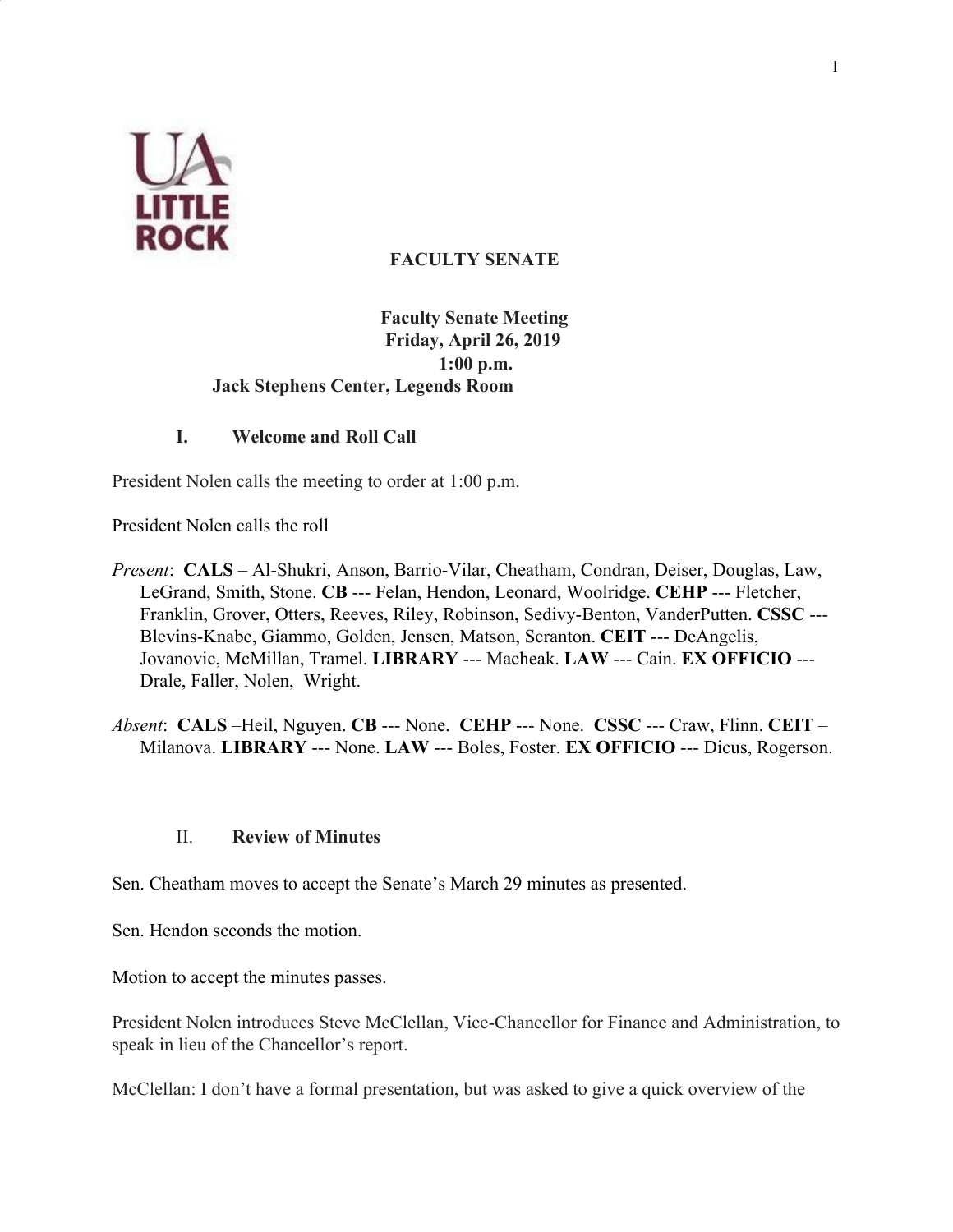budget situation and to answer questions. The Chancellor noted at the open forum that our budget for next year has a \$12 million deficit. We've been making cuts in the budget to reduce that – as of about an hour ago, we have made budget changes that reduce this to a \$6.2 million deficit for the upcoming year. Our budget is due to the system office today, though we may make a few more adjustments before submitting it to UA System office. Most of our estimates are based on data from our budget and finances over the past three years. Originally we had expected \$3.8 million in savings from frozen position. We have since unfrozen some of those positions (such as deans positions) that the Provost indicated must be filled, so that leaves \$2.8 million in reduction in salaries and benefits associated with frozen positions. We also expect to save \$1.8 million in lapsed salary or turnover in the upcoming year, i.e. salary and benefit savings from people who retire or leave mid-year and are not immediately replaced (which is about what we expect given past experience). We also expect to pay out \$500,000 less in scholarships in the upcoming year from lower enrollment. We can revisit that if there is more need for scholarship funds than we expect. In addition, we expect to shift some of our expenses in maintenance and upgrading from operating expenses to capital expenses. This makes it possible for us to consider these expenses as investment rather than as operating expenses.

Jensen: I listened to these reports and have trouble following what you said. You & the Chancellor keep throwing out numbers. But the numbers are totally decontextualized – some are related to this fiscal year and others are projections for next fiscal year. We need a framework to understand this. Maybe some definitions in writing?

McClellan: It used to be the case that when we talked about budget, the conversation mostly focused on E&G [Education and General Expenses fund]. We were not concerned with such things as physical plant – we talked strictly about E&G. And the campus is used to hearing about the budget in terms of E&G. This model has changed. When we present our budget to the UA System, there is an E&G figure, but we also need to discuss the University's other funds too. We are expected to provide a more comprehensive picture of the budget and in our financial statements than just E&G.

Jensen: You need to educate us some more about your terminology. For instance, I don't know what E&G means.

McClellan: E&G encompasses most of the university's operating expenses. Most of your salary that does not originate from grants is E&G money. In addition to E&G, we have a plant fund that we use to manage money used for physical plant (such as construction). Salaries and expenses associated with physical plant then are not part of E&G but of the plant fund. In addition, we have about \$5 million in designated funds, which are under the control of particular units on campus for designated purposes, and so can't be used for general expenses. That is a large amount in designated funds for a campus like ours. When we send in the budget and it gets approved, it goes online and becomes public. Over the course of the year, we make quarterly reports to the Board of Trustees on how well we are meeting the budget and we make adjustments over the course of the year to the budget as revenues and expenses become realized in order to keep us within budget.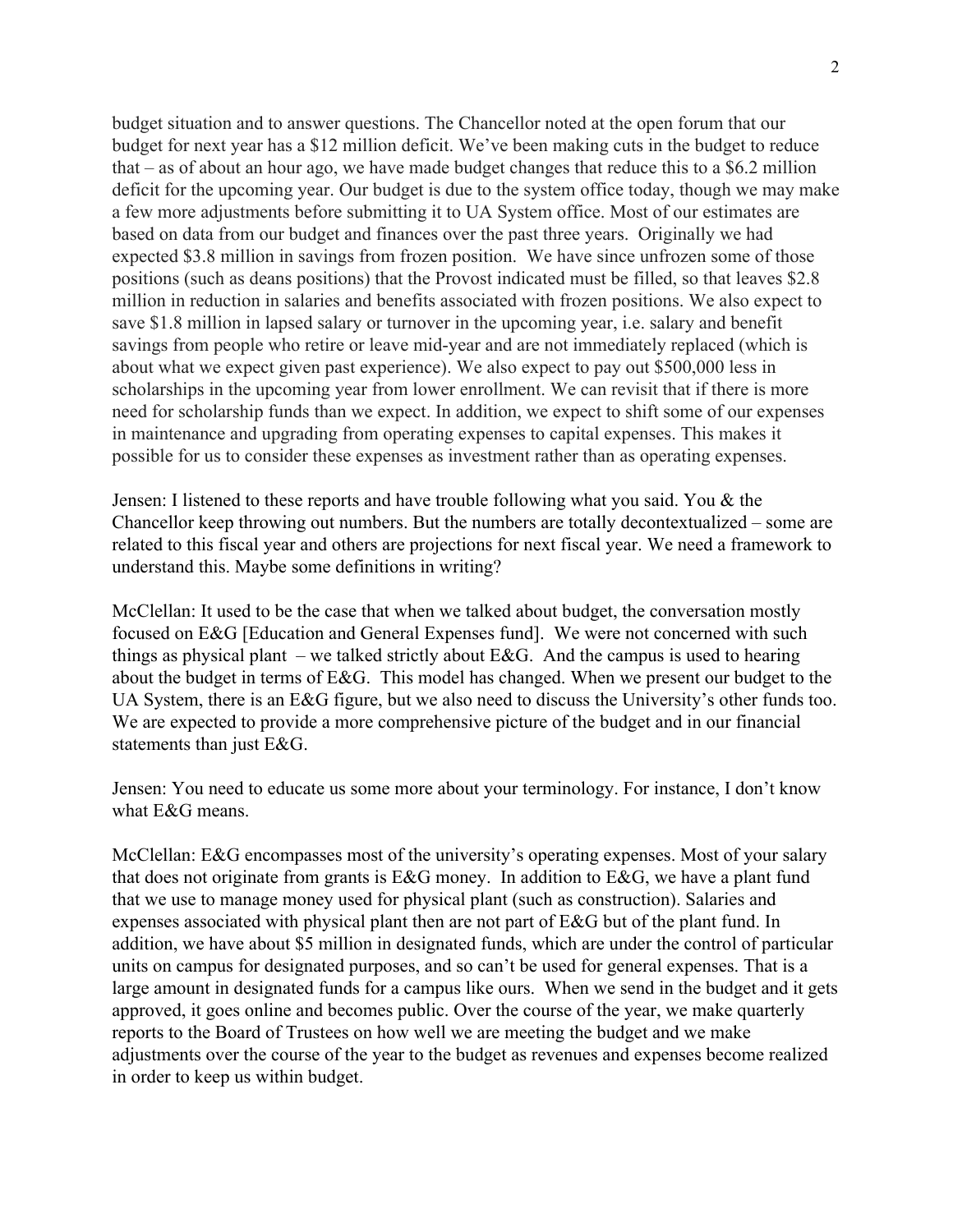Jensen: So I'm a bit confused about what the Chancellor is talking about when he mentions a \$2 million shortfall in our budget this year.

McClellan: That refers to an expected shortfall in the E&G fund for this year [based on expenses and revenues realized over the course of the year.]

Jensen: We heard from the Chancellor that it had to do with SSCH's. We had a final count of SSCH's in January. Why are we only know hearing about a shortfall in April?

McClellan: We know we had an enrollment drop in the fall. That's what SSCH's represent, and I know the Chancellor gives you regular reports on enrollment. UA Little Rock really has three main sources of revenue, the largest of which is tuition and fees (47%). When we have a drop in SSCH, that affects tuition and fee revenue. When we consider we had a 12% fall in SSCH's and the fall in state appropriations, that's why we have less revenue than expected this year.

Jensen: The Chancellor though seemed surprised by the \$2 million shortfall this year. We don't understand why he would be surprised in April if he had enrollment numbers in January.

McClellan: When the Chancellor announced our budget for next year was falling short by \$12 million, that shortfall he referred to was when we take all the funds together. We did not expect to have a shortfall in the E&G fund this year. But it is turned out that when we looked at the E&G fund for this year that revenues were falling short of expenditures there too [Hence the \$2 million shortfall this year].

Matson: I think the question from George is that we don't understand why we found out about this \$2 million in the middle of April and not sooner.

S: Because the University and the System officers and auditors really only routinely track the totals across all funds together. We do not usually look at whether the E&G fund alone is in deficit. But the Chancellor asked for the E&G figure on its own, which is when we discovered it.

Matson: The reason why we are asking questions about this \$2 million shortfall is that it is the reason for the hiring freeze. And this hiring freeze has disrupted the whole institution. And it seems to us that no one recognized the problem earlier and so we are now having to take more drastic steps to address the budget. People who had nothing to do with recognizing the problem are being asked to deal with the problem.

McClellan: The Board of Trustees isn't interested in the E&G fund on its own because they know they know I could move money between funds.

Matson: We are questioning the timeliness with which we receive information about budget and the university's finances.

Scranton: We knew on the  $11<sup>th</sup>$  day of the semester that we saw that we had a drop in SSCH's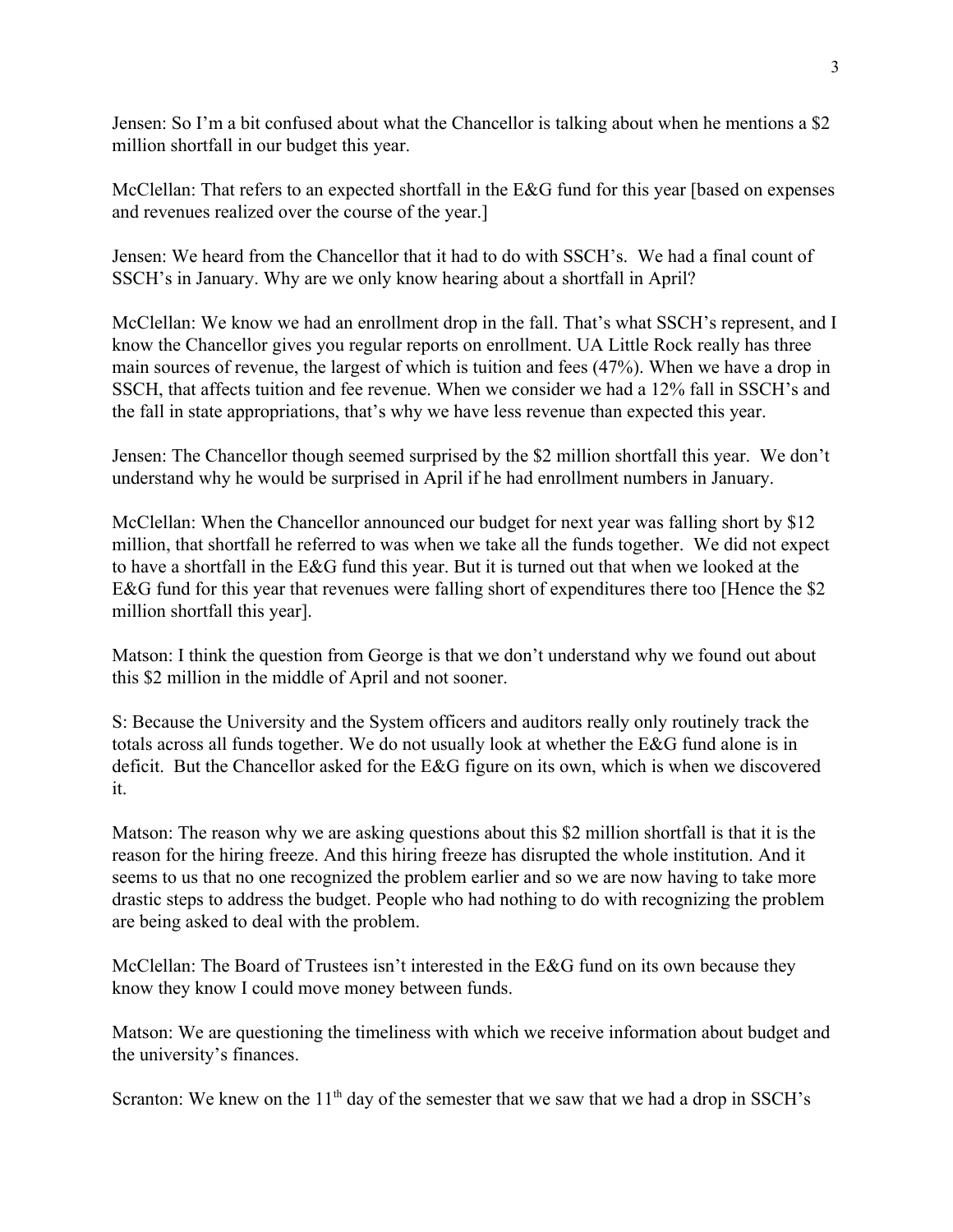and that some classes were cancelled. Why didn't we use that second part of the semester to offer more classes to make up for SSCH's we didn't get at the beginning of the semester?

McClellan: That would be a good question for the Provost. I am not involved in class scheduling decisions.

Hendon: I understand that we have the capability of generating expense reports over the course of the year [which compare actual to budgeted figures as expenses and revenues are realized over the year]. Getting these reports has been an issue in the past. When will department chairs and faculty get to have regular access to regular expense reports?

McClellan: This university has never produced a complete budget that included all its funds. The budget has been fragmented into many different pools and fund accounts. So we would spend a lot of time on making amendments to the budget over the year. We are committed to breaking this culture. If y'all had not come into this so strong, we would not have been able to do this for July 1, 2019.

Sedivy-Benton: We all have budgets at home. If we have a deficit, we have to adjust. Why has the budget problem at UA Little Rock been allowed to go on for so long? This seems catastrophic. How many years has it been since we didn't meet budget? How big is our deficit?

McClellan: This university has lost money (had negative net position) in nine of the past ten years. We did not lose money the year Windgate gave us \$20 million for the new fine arts building. In ten years, we've had one year with positive net position.

Comment: It seems like we could have adjusted the budget to address our deficit much sooner than this.

McClellan: The way to have done that would have been to fire people earlier. Our Chancellor has made a commitment to avoid laying people off.

Jovanovic: It seems we are in a death spiral. When we eliminate programs/faculty, we cut revenue. It gives current students less reason to come back and future students reasons not to come here at all. Running a deficit this year sets us up to have a deficit for next year instead of making necessary cuts now. We need to think strategically. We have a \$12 mil deficit and are proposing to fix \$6 million through cuts, and not address the other \$6 million of the deficit. What makes anybody thinks the Board of Trustees would accept that? What if the Board won't accept that?

McClellan: Our plan has not yet been approved by the Board. They could reject it. But my sense is they will accept it. If we cut \$6 million this year and another \$3 million next year, we will be in budget balance in three years.

Jovanovic: Another question. We had three faculty searches cancelled this year. We are down to one civil engineering faculty member. We are therefore set to lose 125 engineering students. We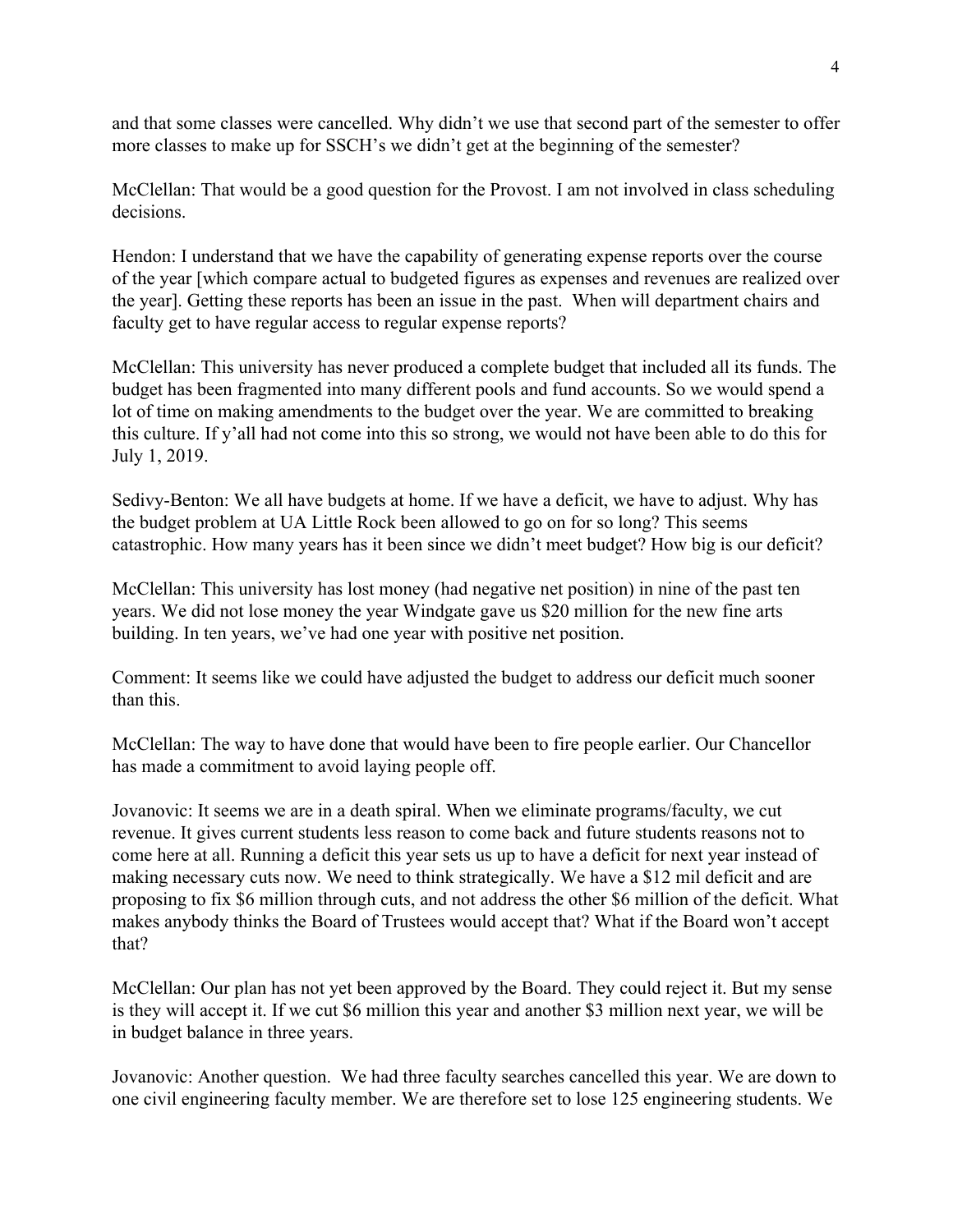have 25 courses with no instructor that could have been filled with students but instead are at risk of being cancelled. These students will have to change majors or leave UA Little Rock. We are adding to our revenue loss when we lose 125 engineering students and when three engineering programs lose accreditation.

McClellan: There is probably not a person in here who doesn't have a similar story. Our Chancellor has made a compassionate decision to avoid layoffs. We have a choice. If we need to reduce payroll, we can either cut vacant positions or cut filled positions. So we have chosen to reduce vacant positions before cutting filled positions.

Jovanovic: Across the board cuts hurt everybody. These freezes are worse because the departments that are shorthanded and cannot offer their courses are being hurt the most – departments that need resources the most are being affected.

McClellan: I do not disagree with you at all.

Barrio-Vilar: What Nick Jovanovic is describing is just one of many examples of departments losing students because we have lost faculty to staff the courses. Which means that we may have less revenue next year because we have lost those students.

Anson: I have two questions, If the Board does not accept our budget, what is our plan then? Second, where is the Chancellor? It seems he should be the one here to answer these questions.

McClellan: The Chancellor decided to get out of town early for the weekend. I cannot tell you the timeframe. I have a lot of numbers. I would say I do not have a plan, but I have a lot of options on the table to consider in that event. I would also come to the faculty for ideas on how we can make further cuts to the budget without laying faculty and staff off.

Woolridge: The hiring freeze makes up about 32% of the budget cut. But this hiring freeze also results in reducing our revenue. So 32% of the cut we are making is on faculty and staff who are generating revenue.

McClellan: Keep in mind that some positions turnover over the course of the year. From last April 1, I had HR measure faculty and non faculty positions between April 2018 and April 2019. We went down ten faculty positions and went down 71 non faculty positions in that time. You don't hear about this it because it happens during the year.

Woolridge: What percentage of the cut comes from these positions? Are they at a high pay level or moderately high pay level?

McClellan: I don't have that information

Hendon: How many of the 71 positions are director level or above?

McClellan: I couldn't tell you. I just asked for a quick overview.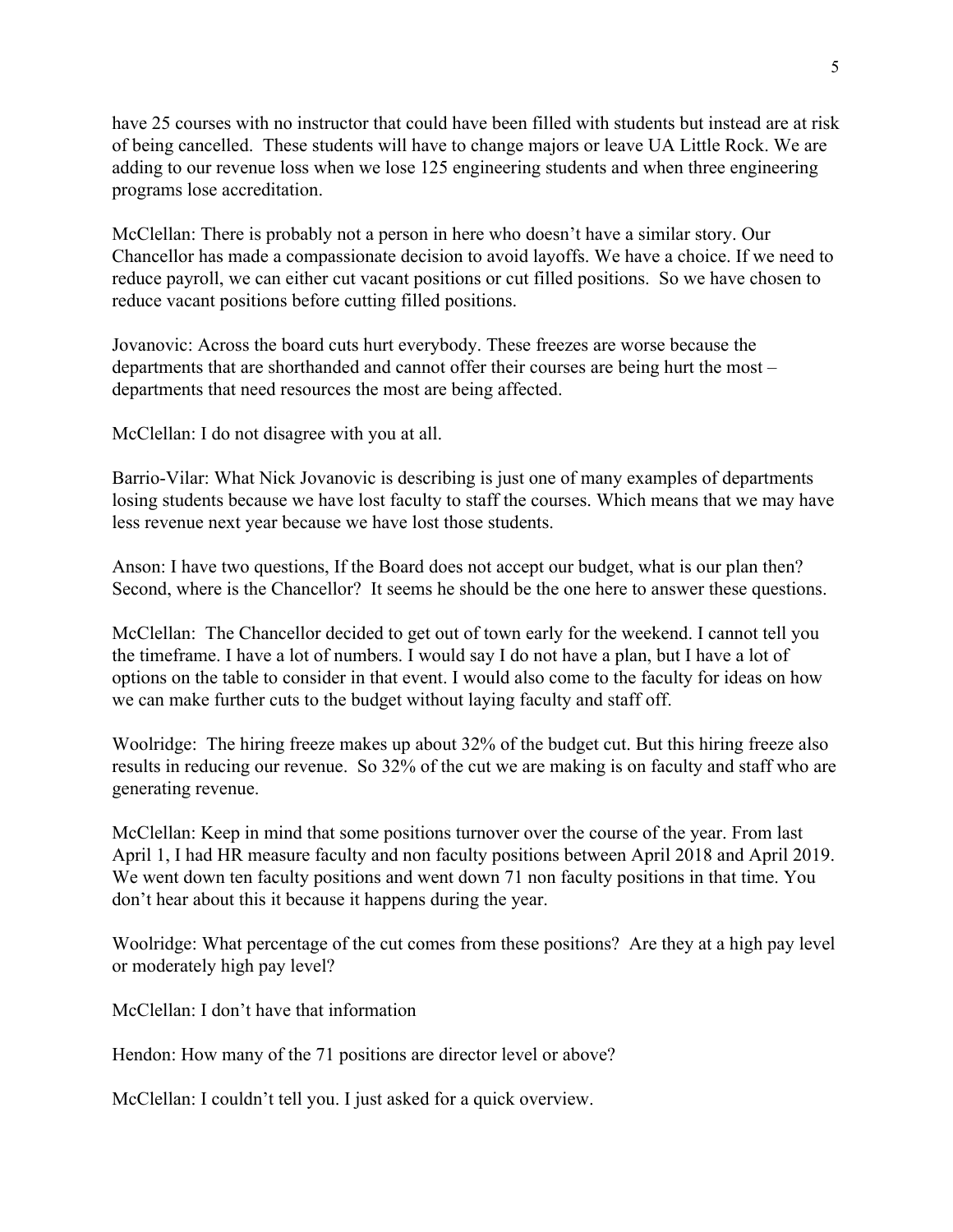Hendon: Have you personally seen us delete any positions from the budget that have titles like "director" or "assistant vice chancellor…"?

McClellan: Nineteen

Hendon: And isn't it the case that an ADHE report found that we had an administrative...

McClellan: You can't go by those reports. But I can extract information on those nineteen positions and give them to Rosalie [Cheatham].

Hendon: That would be valuable.

Wright: I'm concerned about dates, times and expectations.

McClellan: The due date for the budget is today.

Wright: When will you actually send it?

McClellan: Before Monday morning.

Wright: Can the Senate also get it when you send it to the Board?

McClellan: Yes

Wright: What happens if they reject our proposed budget?

McClellan: I will meet with the Cabinet to discuss options.

Anson: What would be the date that you would have to submit a revised budget?

McClellan: The Board meets on May  $22<sup>nd</sup>$  or  $23<sup>rd</sup>$  on this campus. Normally we need to give it to them at least two weeks in advance. I was assured that they would get it back to me as quickly as possible if the Board was not supportive of our original budget, possibly by Wednesday next week.

Wright: So the budget needs to be finalized roughly 2 weeks before the Board of Trustees meeting?

S: The Board staff assured me if they don't plan to accept our original budget, they will give me some turnaround time to revise it before the Board meeting.

Wright: Final action though happens at the May Board of Trustees meeting. What happens if they reject our budget at that point?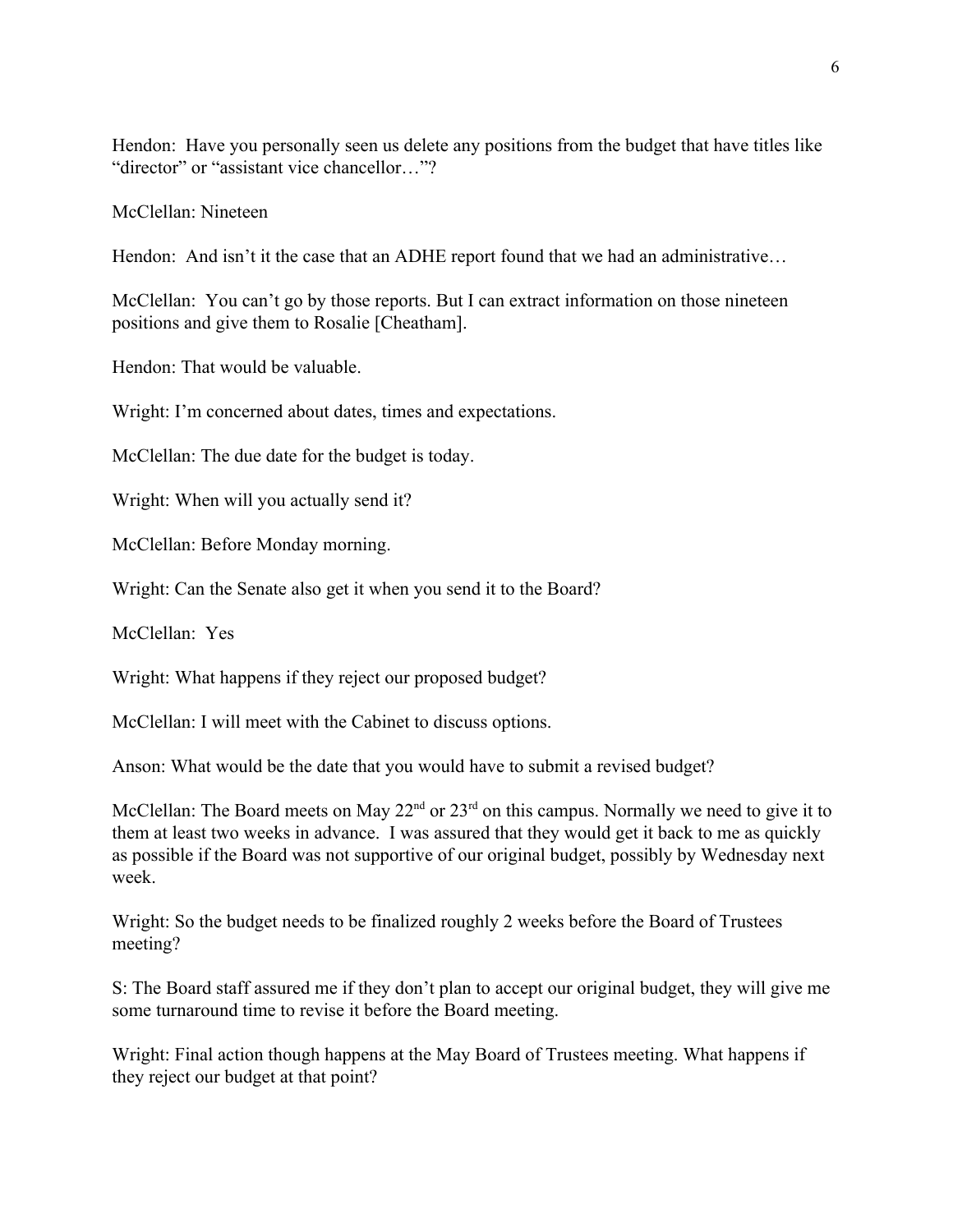McClellan: We usually have some kind of feeling well before the meeting about whether they will accept it or not. If they don't accept the budget, we won't be able to spend money after June  $30<sup>th</sup>$ . We will have between then and June  $30<sup>th</sup>$  to develop a budget the Board will accept.

Wright: Is there a possibility the Board will make decisions on where to cut in our budget similar to what the Board did at UAMS?

McClellan: I don't think that is exactly what they did at UAMS. The Board gave them three months to make its cuts.

Wright: The Chancellor has told us on more than one occasion that we do not plan to cut filled positions in order to balance the budget. So I gather that the budget we submitted does not cut positions that are filled?

McClellan: Right.

Wright: But I also gather that the Board does want to see personnel cuts at UA Little Rock.

McClellan: The system office and the Board of Trustees has made it clear that they think we need to cut personnel, including live or filled positions. A point of comparison is ASU [Arkansas State University.] If you take ASU's financial statement, and look at tuition & fees and at salaries – they are \$6 million above us in tuition and fee revenues and \$6 million below us in salaries and benefits. Those two numbers together are \$12 million, which is equivalent to our budget shortfall. We've been saying we would grow out of this but it hasn't happened.

Anson: Didn't you tell the Planning and Finance Committee we were budgeting for only one percent growth?

Giammo: When you are ready to share what you're ready to submit, will that include or can you add a list of positions that are approved to search? There were 40 open positions. It would be nice to know what searches are approved to continue.

McClellan: That will be available.

Matson: In looking at how other institutions do budgeting, i.e. best practices, have you found any models to help us understand how our salary and compensation are out of whack? Is it? How? Across the board is not the way to solve this. Nobody thinks they are overstaffed, but there is a reason the Board of Trustees believes that we are overstaffed. What I would love to see is an analysis on where we are or are not overstaffed.

McClellan: That is very hard to measure. Even comparing similar institutions.

Matson: I am asking if there is there a model we can adopt to come up with an analysis?

McClellan: We could carry out this sort of analysis, but we have to be ready to make decisions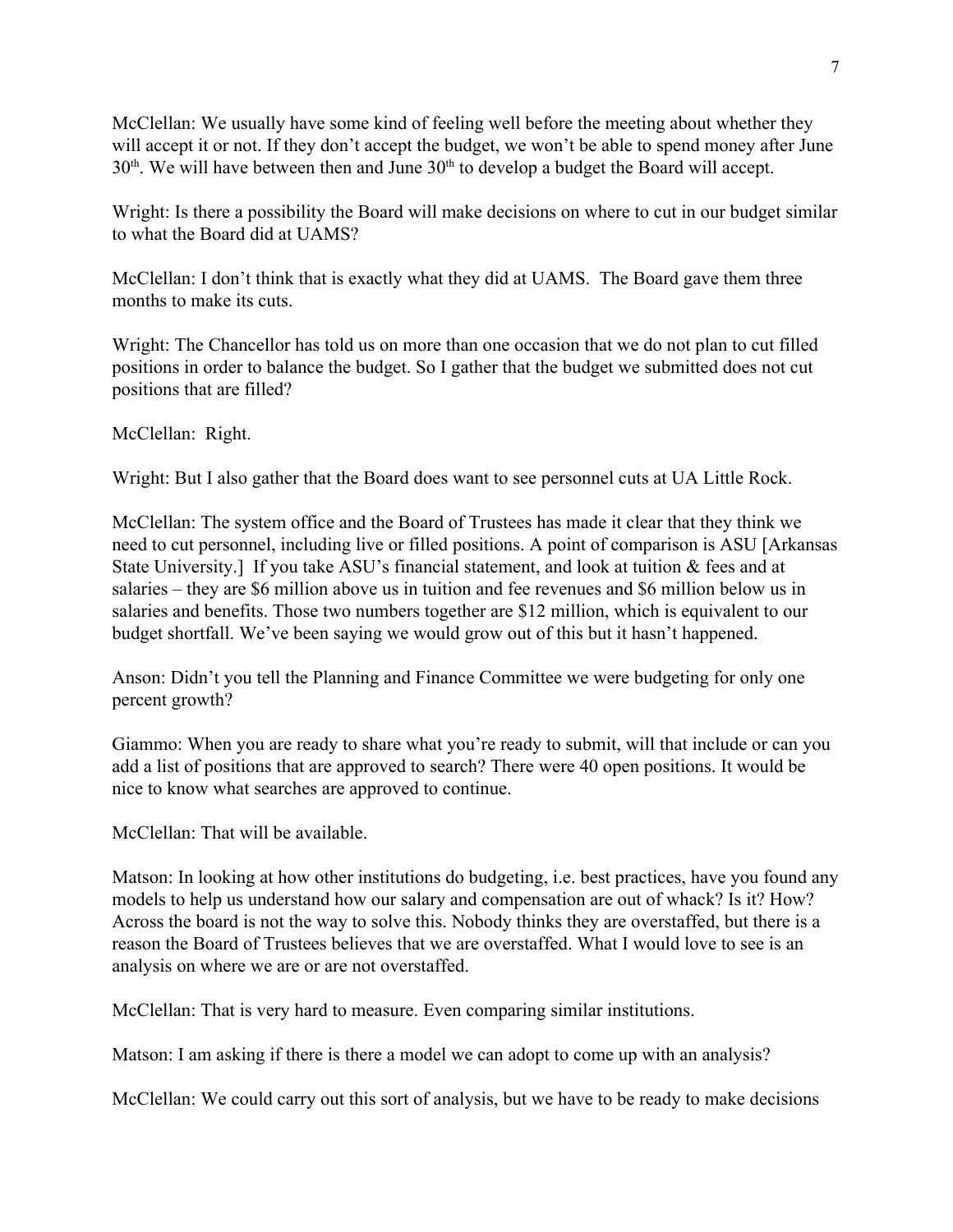based on the results. Otherwise we are just wasting time.

Matson: It would make it possible for us to make decisions strategically.

Peggy: If you have a faculty member moving to administration, their salary goes up. If you can streamline and reduce administration, those faculty can be moved back into the classroom where they will generate SSCHs while we save money on salary.

Cheatham: For over a decade, we've been told that one of the reasons the system believes we are overstaffed is because of our class sizes. The system president has been quoted that classes less than 100 are small. We made a strategic decision thirty years ago to not offer those large class sizes. The system's mindset though comes in comparing us to Fayetteville, so we have to figure out politically how to tell our story better.

Jovanovic: The comparison the board makes is to UA Pine Bluff. Comparing us to UAPB makes it look like we are overstaffed because we are not teaching six courses per semester. We do not do that and so shouldn't be compared, but because we are all in the same system we get compared all the same.

McClellan: Of all the numbers the board has access to, there is only one document that is certified and audited and that is our budget. They look at whether campuses are positive or negative. That's what they make most decisions on.

Hendon: I recall that Amanda Nolen did a lot of work on a spreadsheet comparing UA Little Rock to 43 similar schools

Nolen: That compared us to other R3 institutions, but now we are an R2 institution.

John: That document shows that we are probably overstaffed. Perhaps overstaffed on faculty, but much more overstaffed on the administrative and staff side. That's probably part of what the board has as evidence. Peer comparison will show rough estimate on if we are overstaffed.

McClellan: What the board believes is that we have way more faculty and staff and way fewer students compared to other campuses.

AN: To put context to it, we have a much higher proportion of part-time students. We need to be compared to similar institutions – it takes more academic infrastructure to provide the flexibility and support for our kind of students. We can't pare down to a 250 faculty university and still be able to serve our students.

VanderPutten: Anything that tries to compare institutions in terms of staff-student ratios will be inaccurate.

McClellan: It is hard to find truly similar institutions.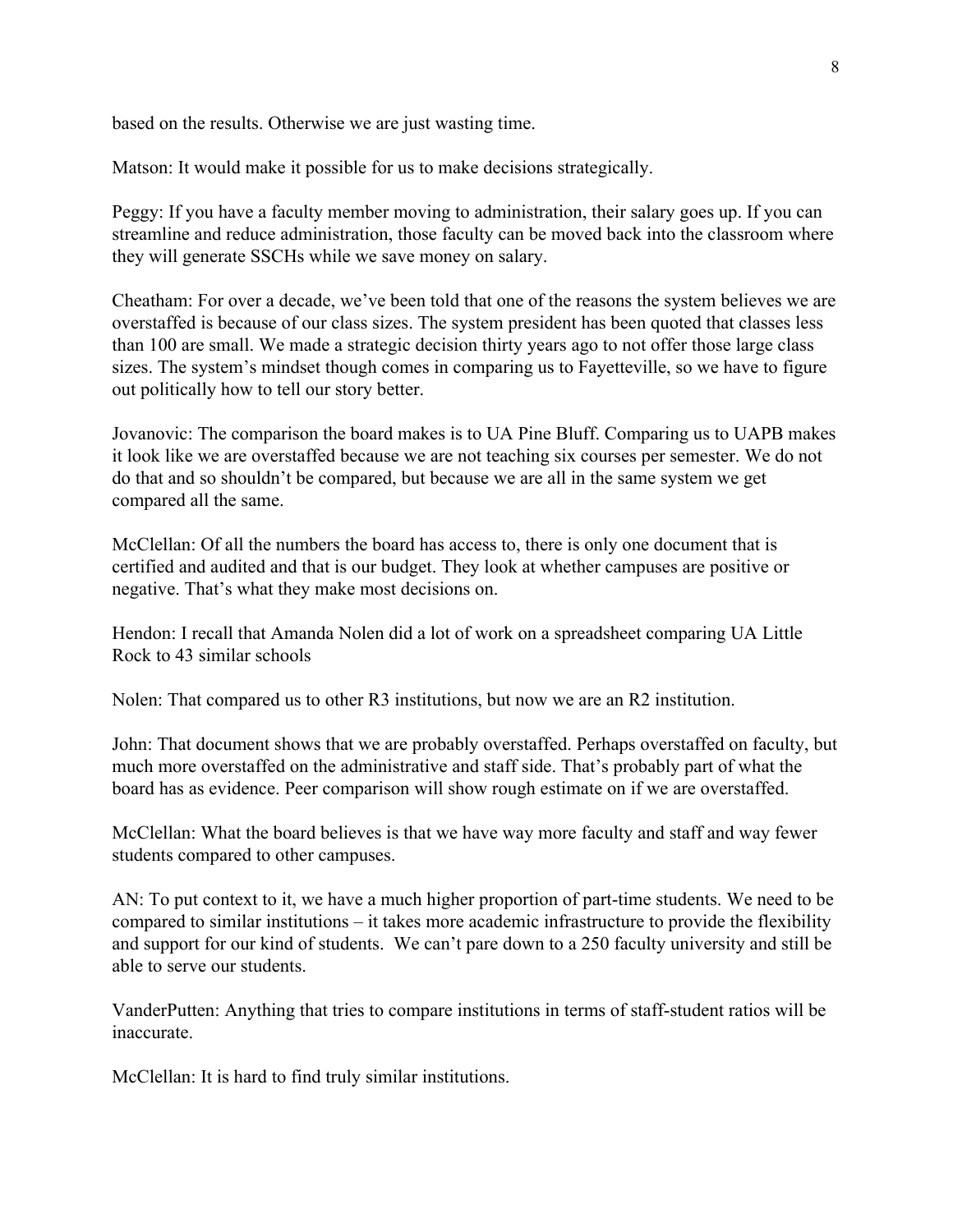DeAngelis: I appreciate the efforts to try and preserve jobs. But it seems to me that we are looking at inevitable cuts. I am looking at 20-25 years left in my career here. I think it will happen, and when it happens, I ask that it happens in a more respectful way than these budget cuts have been. I was unable to attend budget meeting last week and I so I learned from a text message that one of the possible cuts being made was to ATLE – text said "ATLE gone." And I just thought it would have been a five minute conversation to let us know that this might happen before the budget meeting happened. It seemed disrespectful to the efforts we have all made. I ask for more than a public forum where this information gets thrown at us. We hear about cuts in the newspaper before we hear it from administration. If cuts have to happen, we want them to be done with good communication and respect.

Nolen: With respect to the current fiscal year and our \$2 million shortfall. How will this affect summer session 1?

McClellan: Last two weeks I've been tracking summer enrollment. But the only way I can compare it is from this year to last year. Other than that, I cannot tell you what you're not doing – only what you are doing.

Nolen: It will make a difference if it turns out the shortfall is \$2 million or \$2.5 million or \$1.7 million.

McClellan: There are a lot of things we can do to temporarily move money from one fund to another so that we can meet expenses [until we receive the corresponding revenues]. I will look at every project to see what we can move from here to here.

Angela Hunter: I was on accreditation task force last year. I heard from Cody. Decker that with the new funding formula, we could recode some of our expenses to take advantage of the formula's emphasis on research to get additional appropriations. Has this been done? Whose office is responsible for this? This might bring in \$1 million in revenue.

McClellan: I think you are talking about IPEDS. It takes a trained and experienced person to do that. We can't hire a person at \$20,000 per year to develop those opportunities.

Angela Hunter: I don't understand all the details involved, but it is frustrating to be forgoing opportunities to gain income as a university.

McClellan: You can change what we report on IPEDS, but it may not result in new money from the state.

Cody Decker: Under the funding formula, increases in our research expenditures give an increased appropriation. I think that a 2 percent increase in research spending corresponds to \$1.2 million more dollars in appropriation.

Daryl Rice: Cody is too humble. I know what he's done on the side of enrollment. He's now doing it for recruitment. He knows more about performance funding than anyone else on any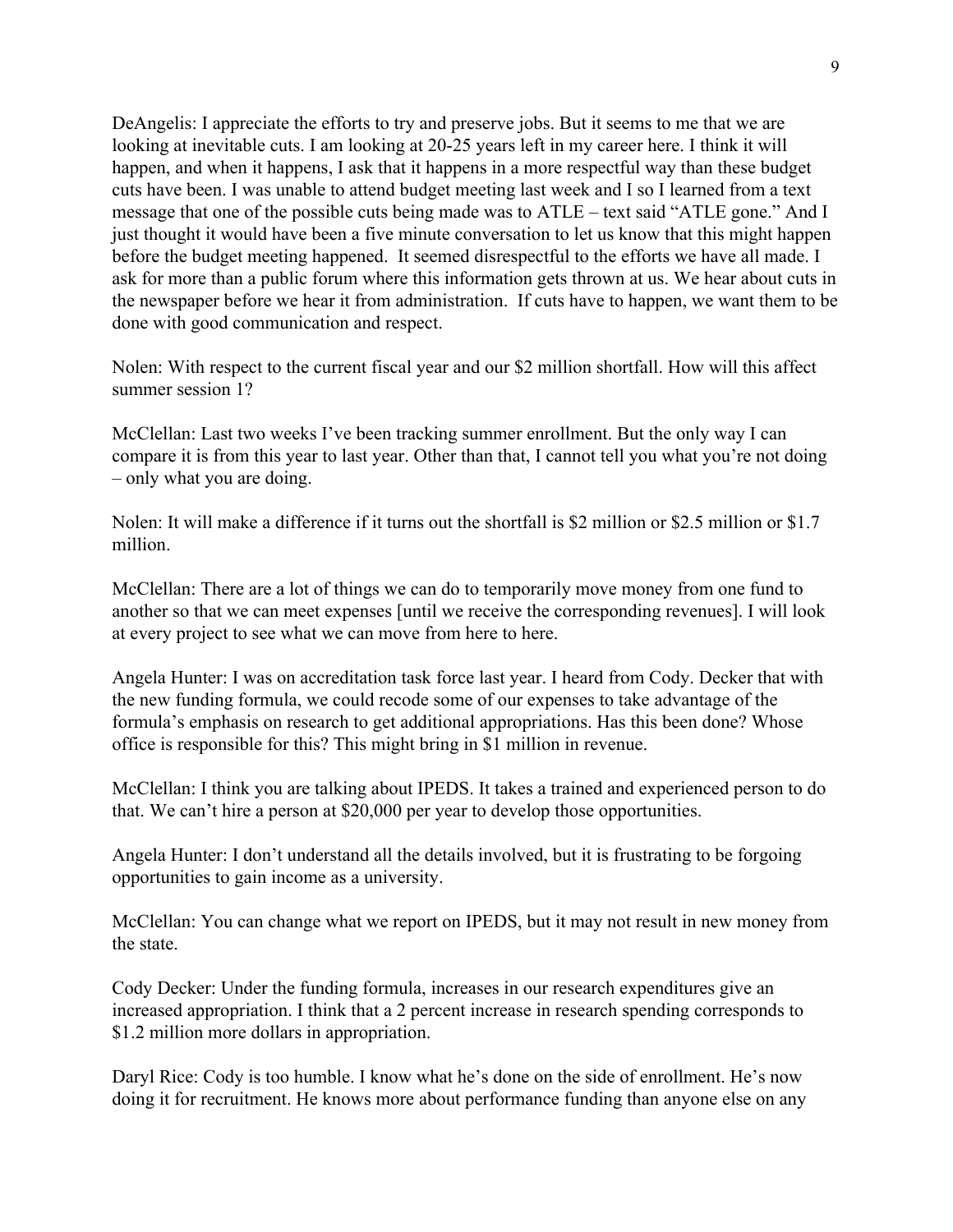campus in the state. I'm convinced he can do it for finance if finance cannot do it. The proposal is let's look at the formula funding and work backwards. If there is some discretion in what expenses we code as research and if research spending is rewarded as a multiplier, let's do it. We do not need another \$120k person to do that.

Cody: Given the potential reward, this is something we should strategically prioritize and make time to do.

McClellan: I would be very supportive of that.

Douglas: There's got to be a person employed on campus that can do that. Maybe we can send someone for training.

Scranton: Why do you think this would take another full-time position? Why not a consultant to get the recoding up and running? Training our people so we can follow on? This doesn't have to be a twelve month position. Give us a contract. 6 months? 3 months?

McClellan: I'm very interested in that possibility.

Daryl Rice: There were a lot of questions about this year's deficit. Let's return to that: the \$2 million E&G shortfall this fiscal year. How is it that we don't know about this shortfall until April? The Chancellor speculated on this at the budget open forum, putting the blame on past practices in financial administration. And perhaps we did move from a ma and pa lemonade stand to a university in terms of financial administration. But those practices are now long gone. The Chancellor said one of the reasons we have trouble monitoring our budget is because we didn't buy the right part of Banner Finance. That's not true. We bought Banner Finance and Banner Vanilla includes a budgeting module. The problem is that somebody made a decision not to implement that module. How in the past 4 years has someone not said this module is software we could use to monitor budget. When I was a chair, I used to get spreadsheets in paper. Now at least they are distributed in Excel spreadsheets. This strikes me as the equivalent of working on 3X5 cards. Banner budget has workflow and position control. I can tell you the finance person in the Provost's office spends hours a week just tracking the budget positions of departments because we don't have the software. She does it on Excel spreadsheets. We could have implemented a better way of doing this long before now.

S: We have been more focused on building a budget that reduces the number of designated funds. We have 1,200 designated funds. The system office said we should have zero. The process they want is for all spending to be budgeted and approved through the Chancellor, with no designated funds. So we are in the process of breaking the Cabinet away from budgeting with designated funds.

Daryl Rice: With all due respect, I didn't hear an answer to my question. Why haven't we implemented software that will make it much easier to implement financial control? What I heard from you is that someone on campus resisted that change.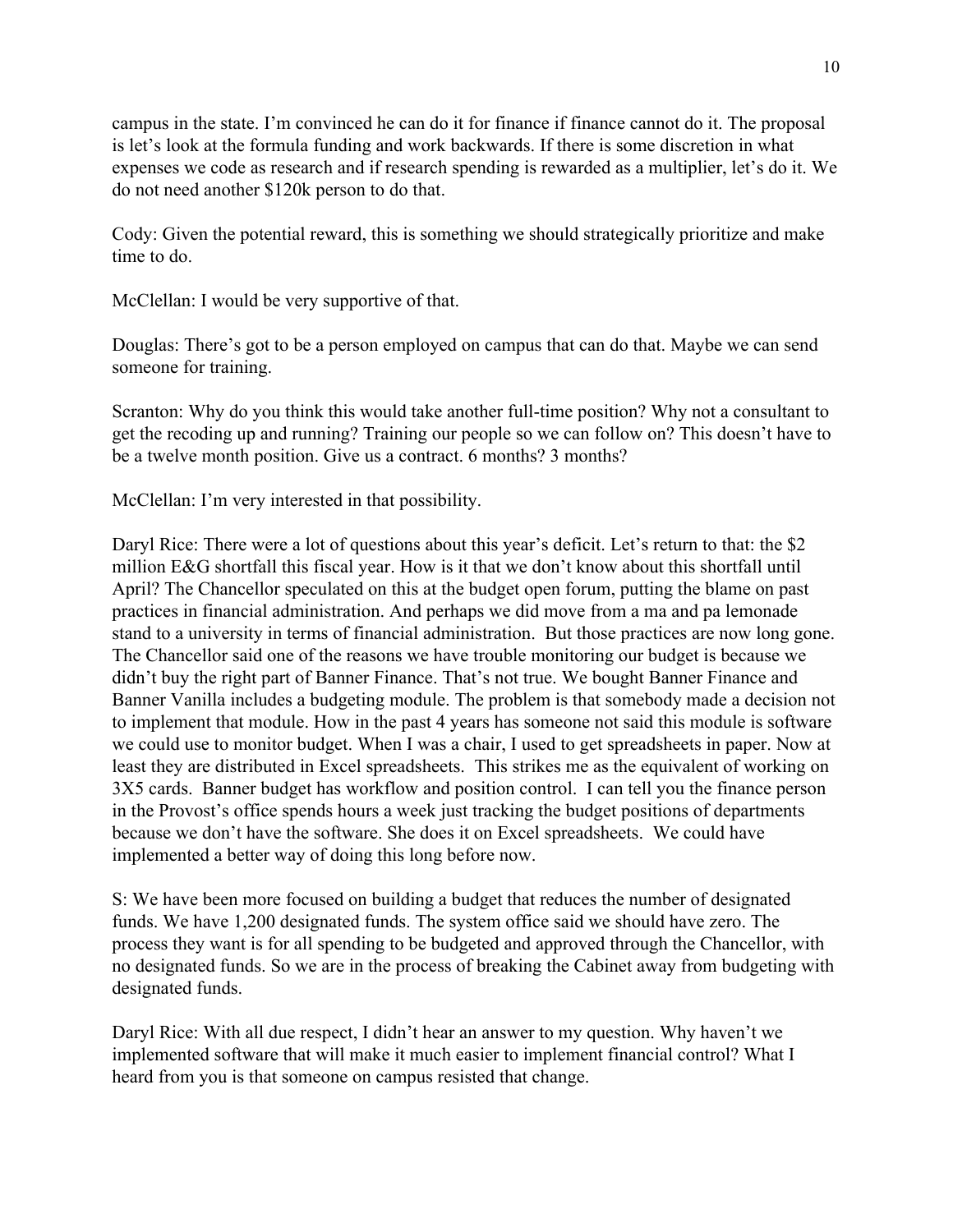McClellan: A tool is no good until you're ready to use it. The process we have used for years has not been a true budget process. This year we have the first real budget the university has ever done.

Q: As a department chair in a research active department, I have some familiarity with budgeting with designated funds. What I'm concerned is that this \$2 million freeze has messed up my projections of what is going to be in our research accounts for next year. I will have more money in that account than I budgeted for, but I will need Chancellor approval to spend it. That's a major issue with this freeze. My faculty earned that money by writing proposals. Unless they can have access to it, they will not see any reason to write more grant proposals because it is too hard to spend the money

McClellan: You probably have enough to get you through the  $1<sup>st</sup>$  quarter. Do you think I projected exactly right? Just give me your best estimate.

Drale: I want to clear the air on one thing. One of things people in this room are hearing from you is that one of the reasons we didn't have this all figured out is because of resistance to budgeting. People feel a little put off by that. People had charge of their budgets. Nobody ever called me and said I need you to project revenue for the Provost's office for the next year. I got a spreadsheet with my E&G funds and was told to update and make corrections. So that's what all of us were doing. If we were supposed to be doing something else, then who was supposed to tell us that?

McClellan: I apologize because the message I was trying to send was probably not as clear as it should have been during that time. We had a chancellor and a budget officer who did things in a certain way for 25 years. I should have anticipated the problems in changing a culture and way of doing things that was around for 25 years.

Drale: I think we should not imply that people in the trenches were somehow not cooperating. We were doing what we were told to do.

McClellan: It was not my intention to say that.

Drale: When we talk about budgeting, we lose sight about how that connects to revenue. When departments do their budgets they don't know what revenue will be. We trust Finance and Administration to tell us that. IF we need to make 5-10% cuts in budget, we depend on someone else to tell us that.

McClellan: We basically have two revenue sources: appropriations and tuition. We generally have a good idea about what appropriations will be over the next five years. For tuition, ideally, we take past enrollment data and make a projection of enrollment and tuition from that.

Drale: We have seen enrollment decline, but for the last several years, we just get rollover budget sheets. What I hear from people is that we probably should have started to make cuts before now.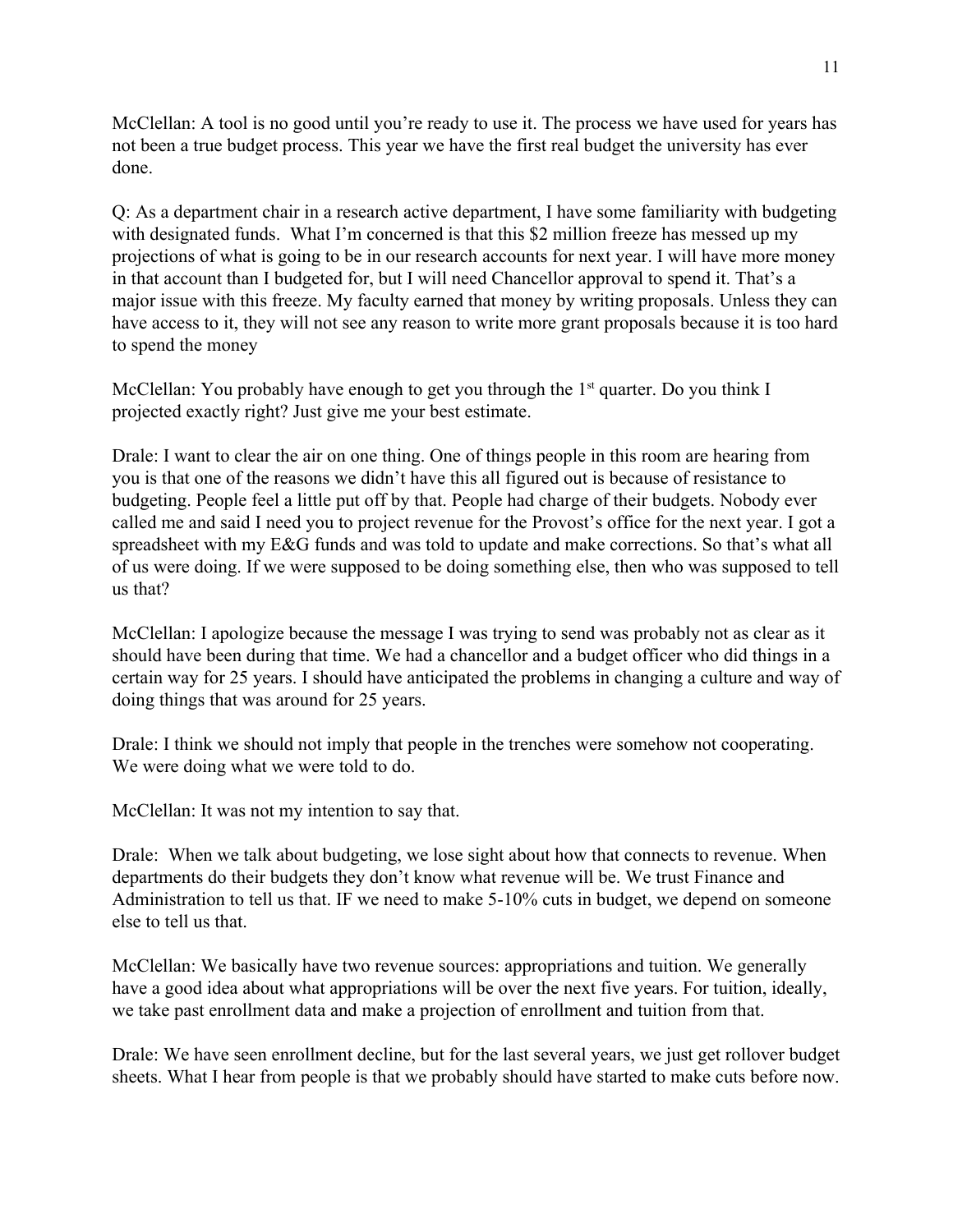McClellan: I agree.

Wright: Going back to our discussion earlier about possible personnel cuts. We may find out we have to do cuts of filled position in a relatively short time. You will presumably get a telephone call saying this needs to be done, Assuming that comes, what is our process to do the best we can to make rational and intelligent cuts that minimize impact on enrollment and revenue? That's not to say that not everyone is important, but how will we make these decisions?

McClellan: That is a question to pose to the Chancellor. A CFO cannot make those decisions.

Anson: Have you seen a plan from the Chancellor?

McClellan: I can't say that I have. But I can say that the Chancellor values your voice as a collective body.

Nolen: When you send us the budget proposal next week, can you also send us the auditor's reports?

McClellan: Much of it is on the System's website

Nolen: I want to know what the auditors are telling the Chancellor and Board of Trustees.

McClellan: Auditors don't tell you how to fix things. Auditors just tell you that you have things that are broken. When those reports come out, I will be glad to share them with you. But they are not descriptive about what needs to be done to fix things.

Wright: Are the auditors going to weigh in on our budget proposal?

McClellan: In the past, they never did. But they may look at us as if we are seen as a risk.

Jovanovic: I would like to hear some assurance that if live-person cuts occur, at least 50% of those will come from administration.

McClellan: That's not my call

Robinson: On next year's deficit, what's your estimate of what the Board will accept?

McClellan: If it was a \$7 million deficit, they wouldn't accept it. Under \$6.5 million makes me comfortable they will accept it. We can come up with \$3 million more in cuts by next year. We have \$30 million of uncommitted and unrestricted reserves. We will lose \$10 - \$12 million of that this year, bringing us down to \$20 million. If we lose \$6 million more, we will be down to \$14 million in reserves. The Board doesn't want that number. It adds to the risk of the UA System.

McClellan: We are going through a budget reduction. The University is not going to simply go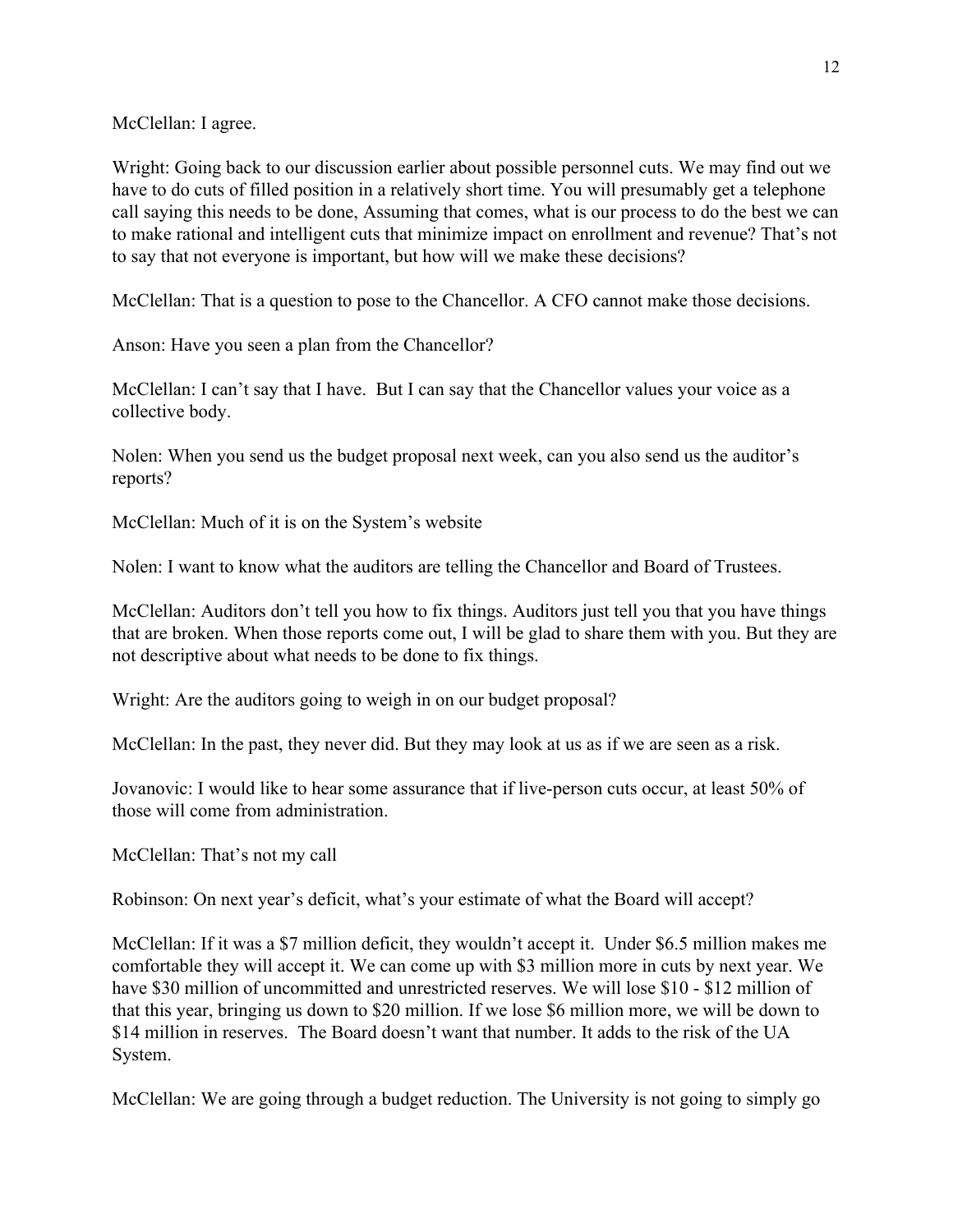away. But we are going through something that nobody likes. Many other universities are going through the same sort of process. Our job now is to take the old UA Little Rock and tweak it to make it a newer and more stable UA Little Rock. We are a \$170 million dollar university. These changes are very, very do-able.

### **III. Announcements**

Smith: On behalf of the Research & Creative Works Expo, thank you to the Senate, colleges, departments, faculty who served as mentors or as judges for the expo. It was heartening to see such stellar examples of work all across the university. Thank you all.

## **IV. Introduction of New Topics (2 minute limit)**

Wright: One of the things we started doing at the beginning of the year as a Senate is to see where we can give support. We have been asking the administration for years to provide a recruitment plan. I think now that the Senate should develop a recruitment plan on its own that it can recommend to the administration.

Giammo: The CSSC retention and recruitment committee decided that something we can do that is easy and free to support recruitment is to ask a CSSC marshal at commencement to document stories from graduates that we can use to publicize the good things happening here. This should be something all the colleges do.

Anson: I suggest that we provide the ACT data that we have on student interests directly to departments so that they can act on it to recruit students for their programs.

# **V. Airing of Grievances (2 minute limit)**

Wright: Yesterday in my class a student stopped me mid-lecture and said "Is our degree going to be worth anything once we go out of business?" It took quite a bit of class time to have that discussion. But it does indicate that students are worried that their degree is not going to be worth anything. We need better communication to students about the budget situation. If we do not start a serious message of our strength, damage will occur.

Douglas: The Chancellor needs to send out a letter. It would go a long way. Maybe pass a resolution of him doing that. Students are worried that tuition will go up.

Anson: Problem is for many students they don't know there is a problem. UAMS was there and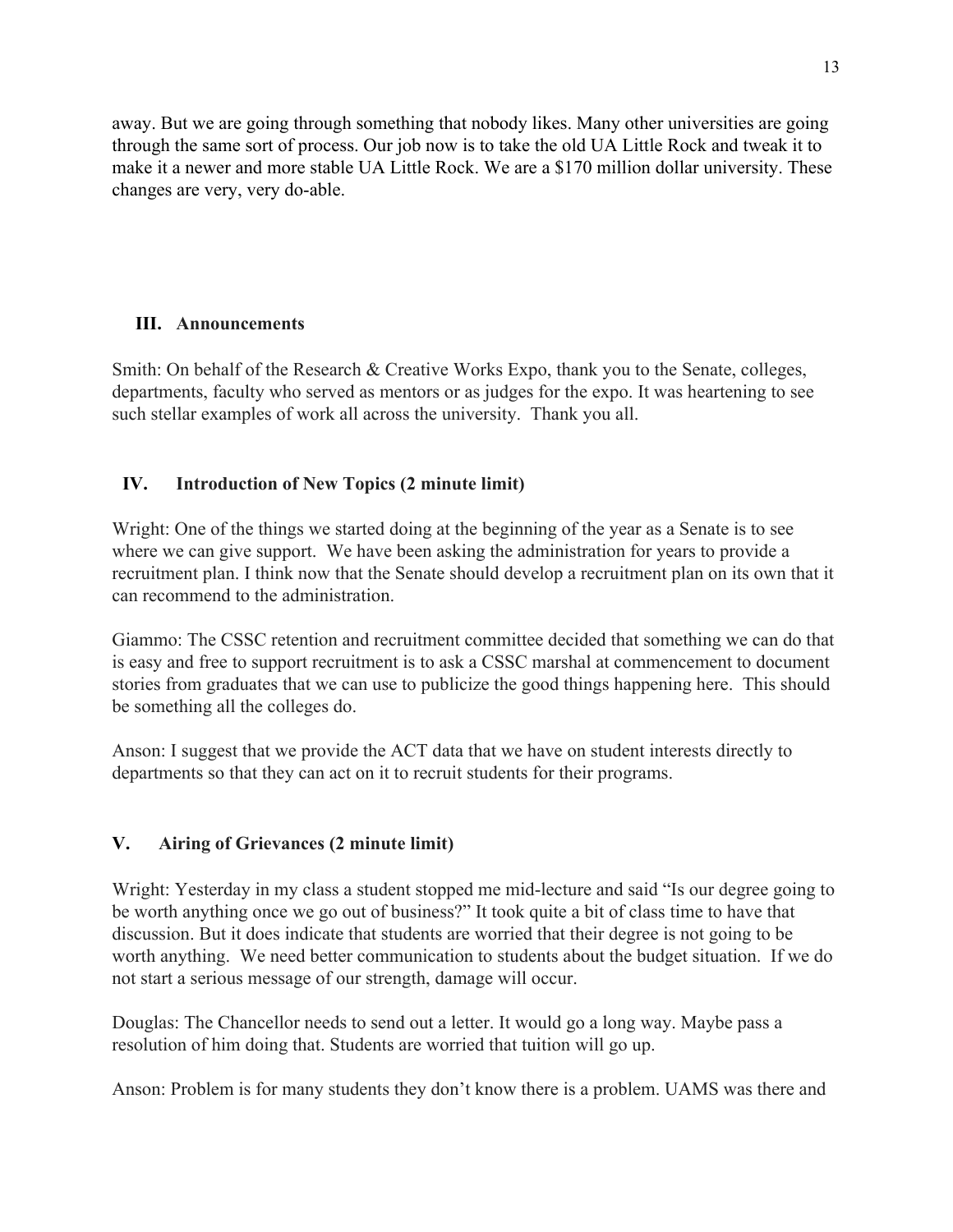nobody think it's going away.

Jovanovic: We are in a bit of a box. The Faculty Senate cannot speak for university. If we had a strong faculty senate, the senate president could communicate information directly to students. But we are not. We are just ants on the ant farm.

Erin Finzer: For HLC, we MUST have a plan. It's ok to expect that a lot of institutions are going through budget problems, but we must have a plan for addressing it and show that we have taken initial steps that commit us to that plan.

DeAngelis: ATLE has been the primary unit providing professional development opportunities for faculty. In a climate where it has been difficult to retain faculty, cutting a low cost (\$50,000) program that provides those opportunities is surprising and possibly harmful as we move into accreditation review. It is important to find a way to continue this. The functions ATLE provides in professional development and community-building are really needed.

Hendon: The IEC plans on recruitment and retention are not really plans. To create successful strategies, we need measurable items, i.e. concrete objectives.

Past-President Wright moves to suspend the rules for new business in order to consider a motion on the communication issue.

DeAngelis seconds the motion to suspend the rules.

Motion to suspend the rules passes.

Past-President Wright moves that it be resolved that the Faculty Senate request that the Chancellor communicate with students as to the strength of the institution and 2) that it be further resolved that the Chancellor communicates to the Faculty Senate the plan and decision making process whereby personnel cuts will be made if they become necessary.

Anson: I don't like the first part of that.

Nolen: The resolution says that the Chancellor will communicate about the strengths of the University, not the problem.

Motion is seconded.

Hendon: I'd like to suggest that the motion say "continuing strength of the institution"

Anson: I'm still concerned that it does not stress communication about the budget problem.

DeAngelis: Students are already aware of the budget problem.

Rosalie: I would like to separate the two parts of the resolution because I have a different idea for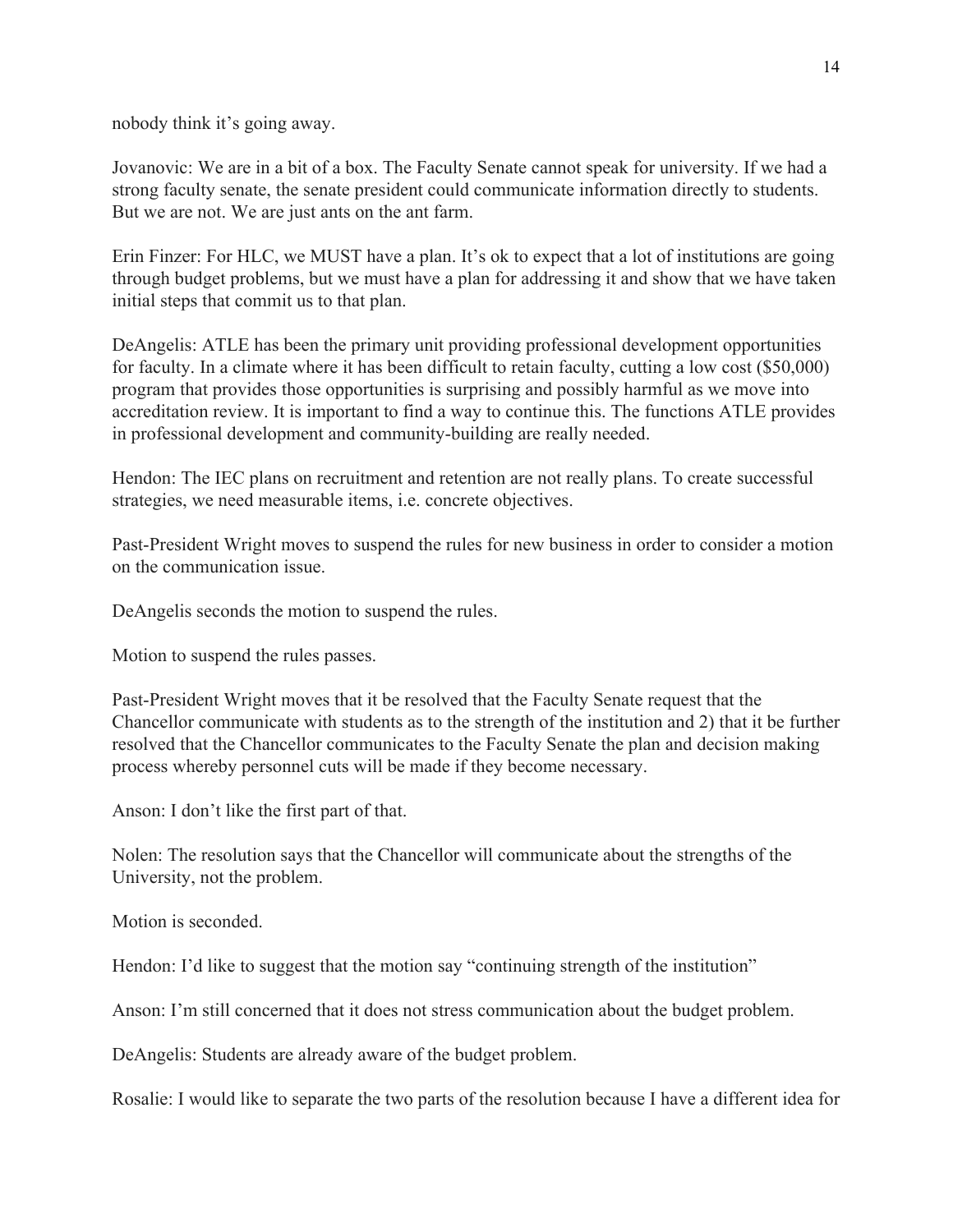the second part.

Wright: I will accept division of the question into two resolutions

President Nolen recognizes Wright's original motion as two separate resolutions.

Woolridge: We need to quit making negative comments. A resolution from us to communicate the strength of the institution will not be credible unless we stop the negative comments. We need to be consistent in our message.

Jovanovic: Students that aren't aware of any problems are probably not going to read a letter from the Chancellor on it. But students who are aware of the problem will appreciate it.

Jensen: I suggest that the Senate executive committee draft a message that the Chancellor could send.

Nolen: I think the executive committee could do that.

Anson: We do say positive things, but this is not what gets reported in the press.

Nolen: Since you [Anson] are on the executive committee, you will be able to help shape the message.

Blevins-Knabe: Perhaps someone in the Communications office can help shape that message? If you have too much positive spin, people do not believe it. It will need some grit and honest communication.

Wright: The intent is to say that the institution overall remains healthy even as it deals with this budget problem.

Nolen: The first resolution on the floor is that it be resolved that the Faculty Senate request that the Chancellor communicate with students as to the continuing strength of the University, with commentary from the Senate executive committee to help inform that statement. Further discussion?

Rosalie: It might be better to frame the Chancellor's statement in terms of the faculty's recognition of the strength of the University. The Chancellor is in a position of having to deal with the Board.

Wright: Some of that would be in the executive committee's draft.

Giammo: Students don't want to hear from the Faculty Senate, they want to hear from the Chancellor.

President Nolen calls for a vote on the first resolution.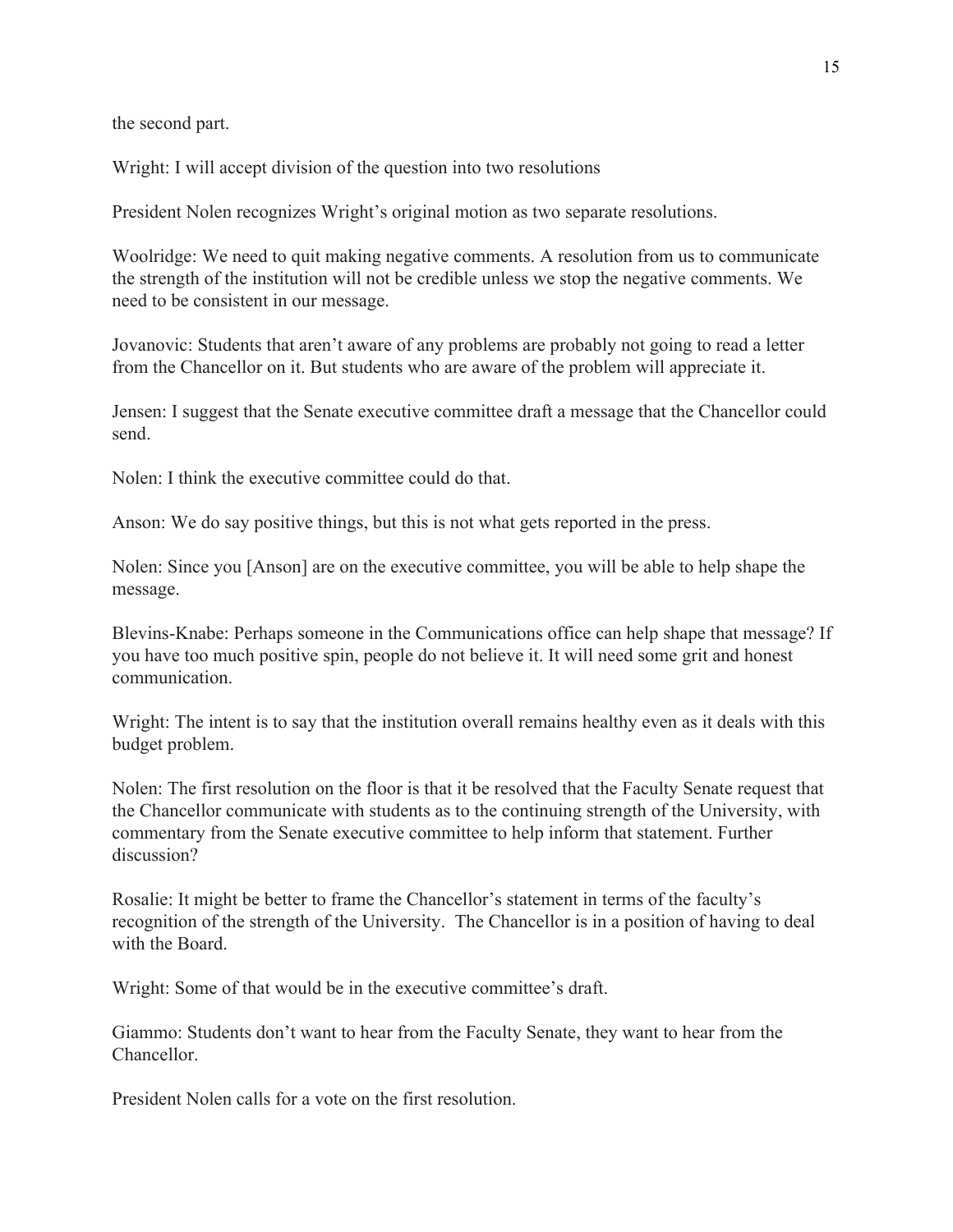Motion passes.

Discussion moves to Wright's second resolution.

Rosalie: I would like to suggest that the resolution call on the Chancellor to work with the Faculty Senate on developing a plan rather than simply communicating a plan to the Faculty Senate.

Nolen: I would suggest even stronger language than that: that we exert the authority under the Assembly Constitution given to the Planning and Finance and Policy Advisory Committees to consider budgetary matters.

Wright: I am OK with that, but we need to figure out the wording. Be it resolved that the Chancellor will work with appropriate Senate committees (e.g. Planning and Finance and the Policy Advisory Committee) to develop a plan and decision making process whereby personnel cuts will be made if they become necessary

LeGrand: We need to remember that Senate committees do not meet over the summer.

Nolen: In the event the Board will not accept a \$6 million budget cut, but instead will ask for deeper cuts, then difficult decisions will need to be made quickly. Shared governance does not take summer off. The planning and finance and policy advisory committees may need to keep active over the summer in order to participate in these decisions. I recognize summer is a time for faculty to recharge and write. But I would like to be able to call on enough of you so that if there is a budget matter over the summer we are able to respond to it.

Wright: Under the constitution, the planning  $\&$  finance committee can appoint a subcommittee that can act on behalf of the Senate if the Senate is not in session. And that committee does include the executive committee as part of its composition.

Nolen: The same is true of the policy advisory committee.

Wright: The resolution is, "Be it resolved that the Chancellor will work with appropriate Senate committees (e.g. Planning and Finance and the Policy Advisory Committee) to develop a plan and decision making process whereby personnel cuts will be made if they become necessary."

DeAngelis: is that an open-ended resolution, or is it limited to just the current budget crisis?

Wright: It is possible that this budget crisis will continue for several years, so I would keep it open-ended.

Sen. Leonard calls the question

Motion passes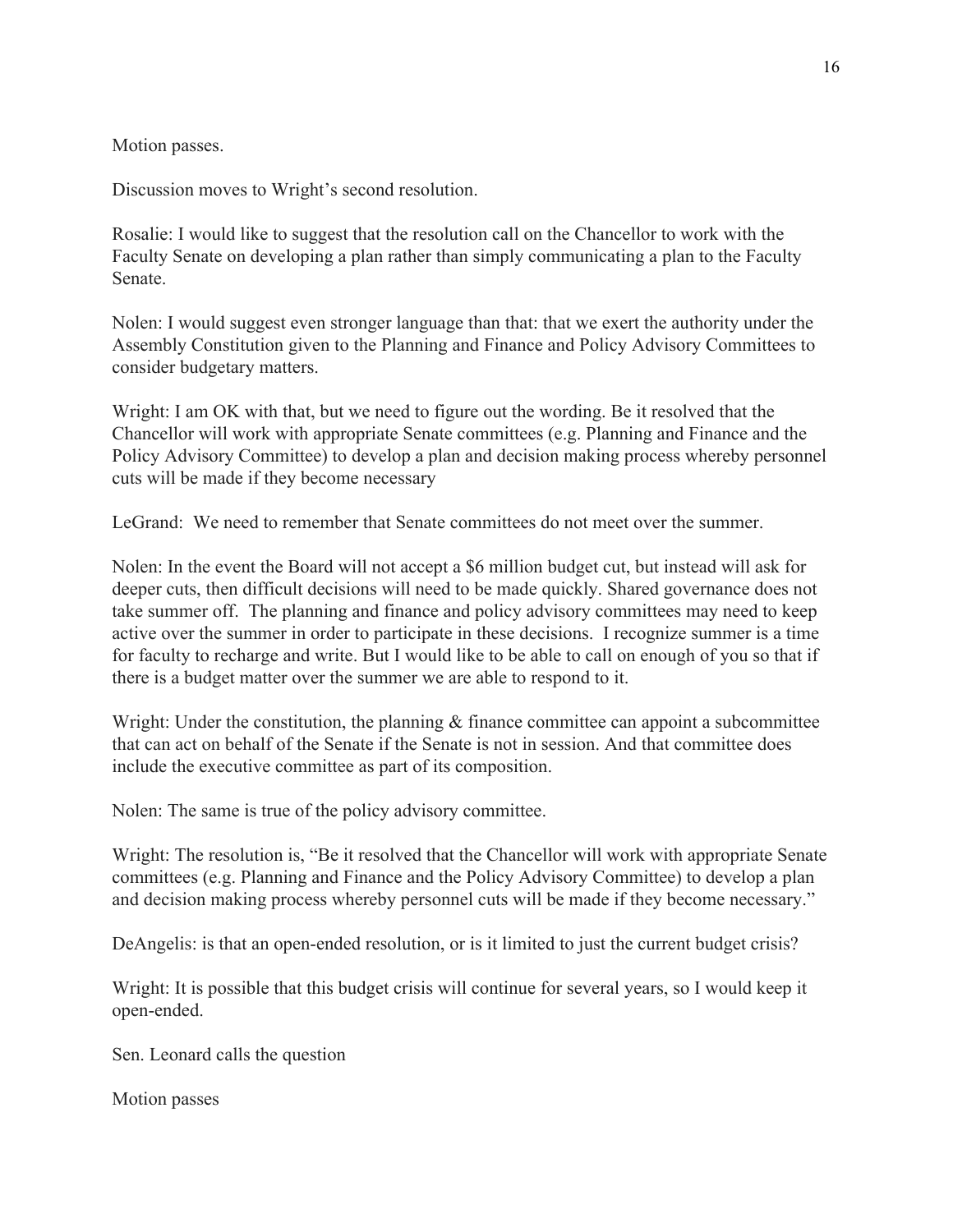Nolen: We can now move back to the Airing of Grievances.

Matson: I am constantly frustrated that we hear criticisms that UA Little Rock is overstaffed and we have no response to this. I would like Policy Advisory Committee to look at our actual staffing levels.

LeGrand: Math department instructors teach 4-5 classes a semester with 35-40 students each. And most if not all do service and professional development and teaching. And they bring in revenue in SSCHs. As an instructor I'm standing up for instructors and all the revenues that we bring in.

Comment: I would like to extend that to adjuncts.

Jovanovic: The expenses for summer teaching get paid out of Deans' budgets, but the revenues from summer teaching go directly to Steve [McClellan]. They are in two completely different pots.

#### **VI. Reports**

#### **A. Provost's Report - Christy Drale**

Drale: I told the executive committee that I would not have an extensive report because many things are on hold. All searches are on hold for the time being. When Steve was describing the budget for fiscal year 2020, I said I needed to know details. I need to let you know that as of now, open positions have been taken out of the fiscal year 2020 budget. Exceptions are positions where we have someone currently in the position or where we had a signed offer letter. We did maintain dean positions but the only ones we are moving forward on right now are the ones that are internal searches, i.e. the CALS dean, the Vice Provost for Research & Dean of the Graduate School, and the Associate Dean of EIT searches. We've kept the salary for the CSSC dean's position in the budget, but it was an external search and it is on hold. We have also kept the salary for the Business School dean since Jane Wayland is in the position until December, but that search is also on hold for now. We do not know how many of the visiting positions we will keep for next year, but all those positions with an active search have been taken out of the budget. I don't know how much leeway we will have with positions this coming year. We may not be able to move money easily from maintenance to salaries, for example. But my objective is to bargain for positions with whatever substitute dollars we can muster. I do not want to mislead anyone. Our system president wants us to prioritize cutting positions and particularly faculty positions. He believes we have too many. And that is the nature of the discussion we are having with the system office and Board of Trustees. Keep in mind that even if we are able to find some other kinds of cuts, we won't be able to make \$6 million in cuts without cutting positions. The Senate and IEC will look at those things. I am ready to recommend that ATLE not be taken out of the fiscal year 2020 budget at this time. But if the Board of Trustees comes back and demands \$12 million in cuts, then all bets are off. I feel like I'm going through stages of grief: denial,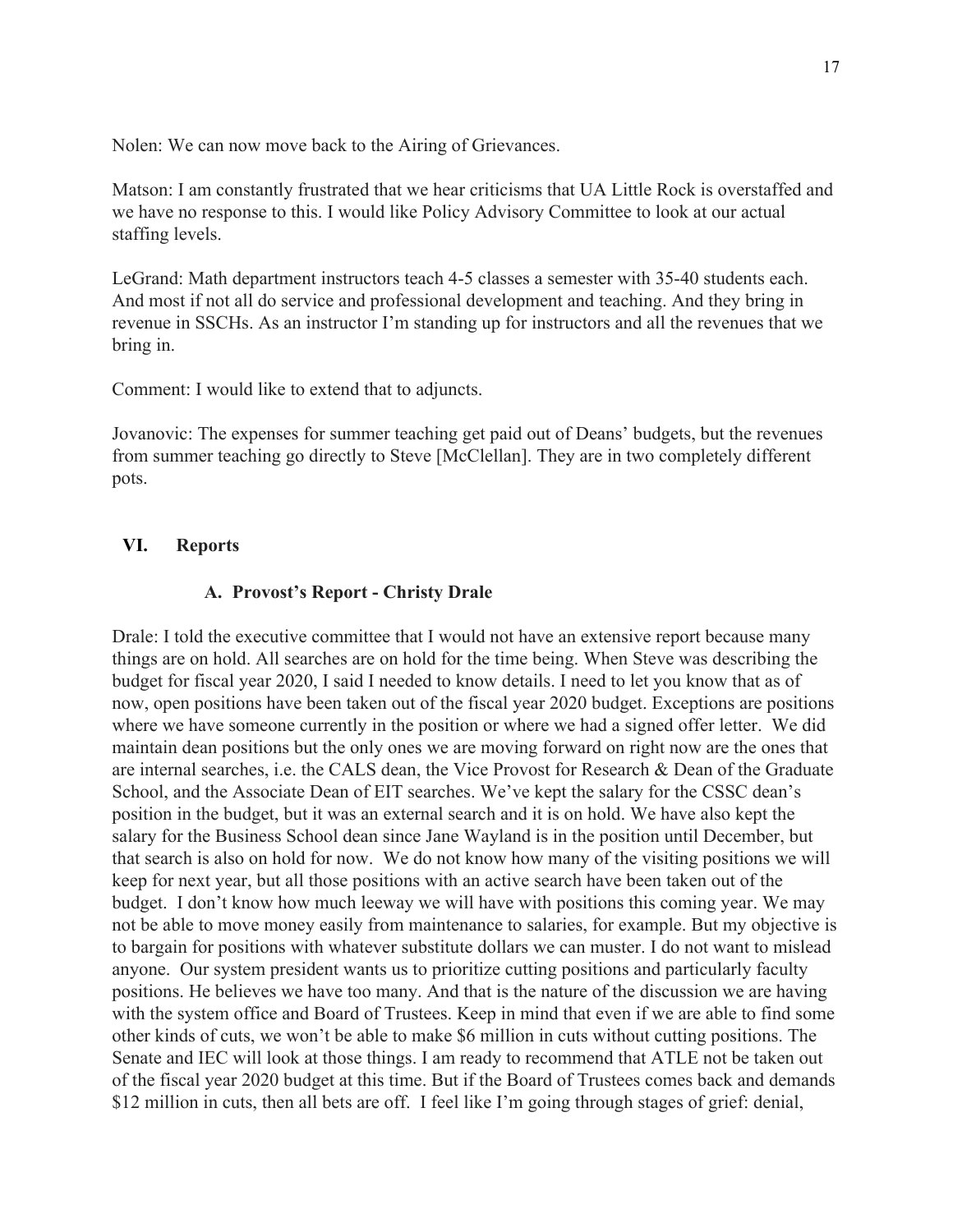anger, and now bargaining. Even if we were to agree with the board that downsizing is necessary, we want it to be strategic. We want to use rational criteria and think this through. I am gratified to hear ideas from everyone about how to address the budget gap. We should not wait for other people to figure out how we will do this. We have some departments that will lose three, four, or five faculty members under the current plan. I hope we can bargain out of some of these more extreme outcomes.

Jovanovic: As Provost, you serve on the Cabinet as the only representative of the academic side of the university. The Chancellor is hearing 7 or 8 voices that don't represent academics and only one that does. For instance, as a non-academic unit, athletics gets represented in the Cabinet. I don't whether net revenue is positive or negative for athletics, but it seems to me that if we are making cuts it makes more sense to cut things like athletics before academics. What is the discussion like on this subject?

Drale: I am not at liberty to speak about the discussions in the Cabinet meetings. The Chancellor maintains strict confidentiality in those discussions. I will say that discussion of athletics has some up.

Giammo: Are we at the point where we should be contacting candidates that the searches are off?

Drale: We will next week (Wednesday possibly) if the system office is on board with our budget. At that point I will know better how much bargaining room I have to unfreeze searches. I am suggesting that deans and chairs tell candidates who are waiting that due to budget challenges we have had to review all open searches and that we hope to get back to them in a week or two.

Jensen: Does the Board have a number on faculty overstaffing?

Drale: One stat the Board looks at is FTE faculty to student ratios. Last year we were at 14-1 and were lowest in the state and this year it is 12-1. So we are far below other institutions in the state. I realize we are not comparable, but this stat is hurting us at this point.

Question: I don't know how this works, and I have many questions about the UA system and the system president. I want to know if there is a way we can cut to the chase and find out what sort of institution the system expects us to be?

Drale: I would also like to have a conversation about the role and scope of this institution. Our role and scope are already defined with ADHE, and if we are changing that, then we need to know that. If we continue to make cuts, we can continue our role as a comprehensive institution, but the graduate studies and research roles of our university will be jeopardized by higher teaching loads.

Wright: What do we have in writing from the System about where it wants to see our faculty-student ratios? Is this verbal communication? It feels strange to be acting on hearsay from the UA system president with no documents supporting this.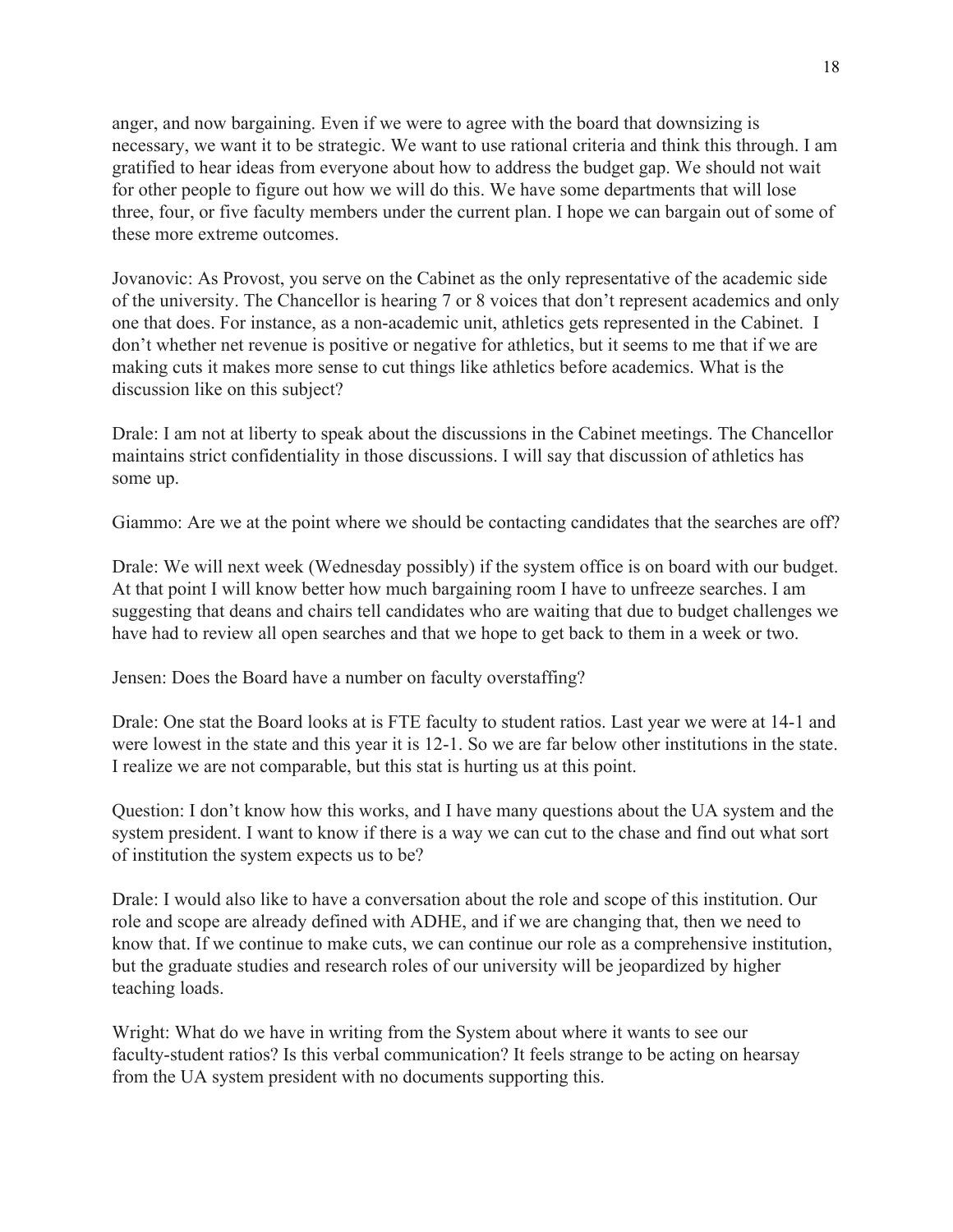Drale: I haven't seen anything in writing.

VanderPutten: Do you now whether we calculate FTE faculty-student ratio on just undergraduate students and faculty or everyone?

Drale: It is all faculty, and even includes lecturers since it is an FTE figure.

Cody Decker: It includes standalone graduate programs and adjuncts and professional staff that teach courses.

Jovanovic: What I am hearing is that if your program doesn't have four or five hundred students or doesn't offer core courses that serve lots of students, you are at risk. A program that graduates 20 seniors a year will never have the faculty-student ratio the system wants to see and so those faculty should make other plans for their career. Specifically I hear that EIT programs are in jeopardy. If the message is other than that, I need to hear it.

Drale: I don't mean to go that far. You could have a faculty-student ratio in the 14 to 15 range and without having enormous classes and be acceptable. I cannot speak for the system president and the metrics he is using. I can't confirm then that this is or is not the message that we should be taking. But that is not the way I see it.

Anson: Does the system president have a plan for us? Is his major concern simply that we have a deficit? Or is his concern that we need to be restructured more fundamentally?

Drale: I don't know the answer to that.

Wright: This is more of a comment than a question. There are only two departments that have more than 600 majors. If we have to have 600 or more majors per department, then it seems like the result for us is obvious.

Drale: We only have three or four majors with that many students, e.g. Nursing. If that is the threshold we are all in very big trouble.

Douglas: You mentioned that the internal searches for dean positions will go forward. What will happen to the lines they vacate?

Drale: It depends on where the person is now. For CALS, it won't change much. But in the case of the dean of graduate studies, we need to think about what happens.

## **B. Undergraduate Council - Mike Tramel**

Nolen: The undergraduate council's March report is on the Faculty Senate website. Its April report will be up soon. Anything to add to that from undergraduate council?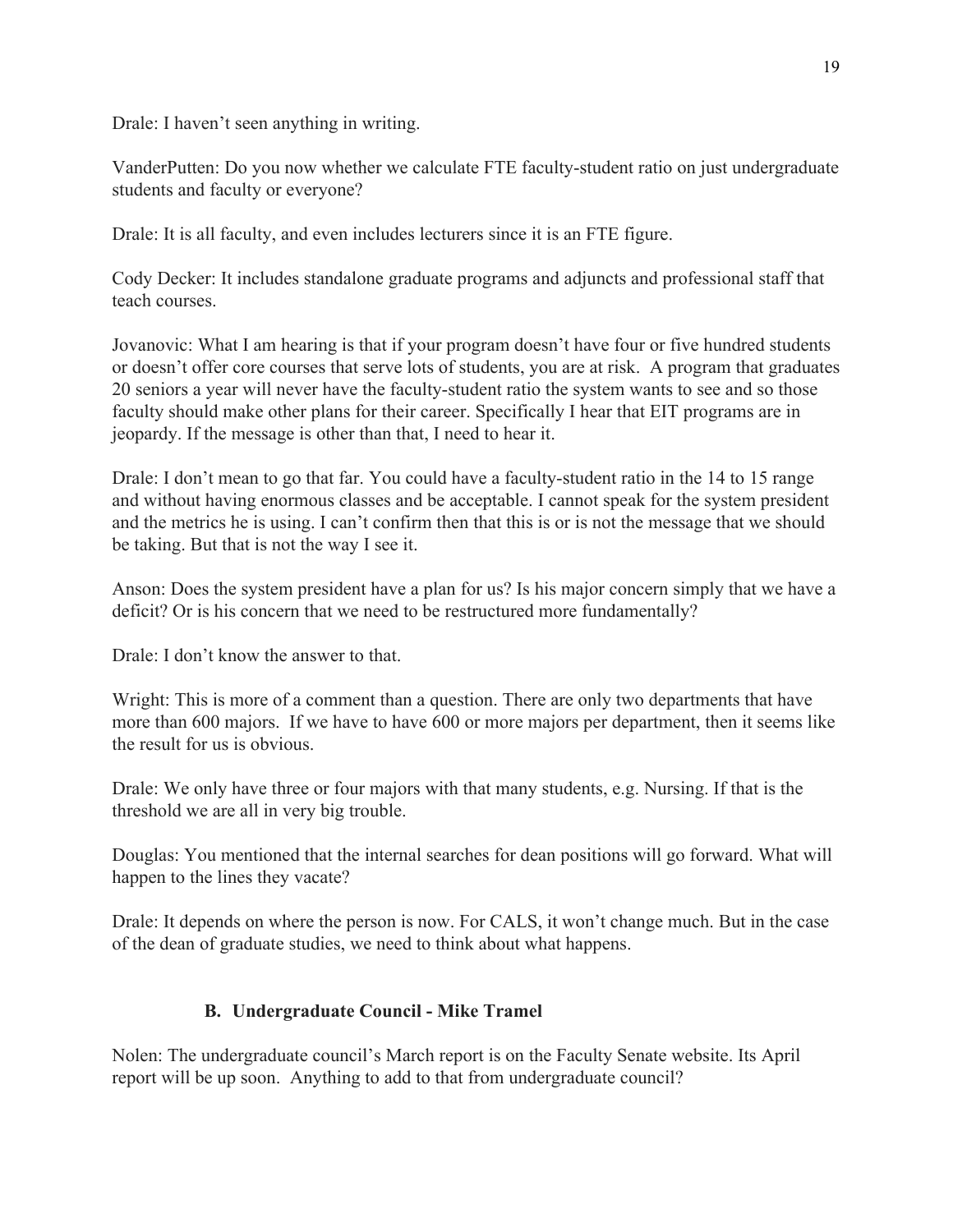Tramel: We have two items. We have a draft of our process for interpreting our decisions [per Senate legislation this year]. Second, we plan to bring forth a motion at our next meeting that deals with clemency in undergrad programs. This will use the same logic as for graduate programs.

Jovanovic: What is the deadline for submitting catalog changes for 2021?

Malissa Mattis: For 2021 changes need to be submitted by November 1, 2019.

# **C. Graduate Council - Karen Kuralt**

Nolen: The Graduate Council's report is available on the Faculty Senate website. Anything from Graduate Council to add?

# **D. Council on Core Curriculum and Policies - Belinda Blevins-Knabe**

Nolen: The Core Council's report is available on the Faculty Senate website. Anything to add, Belinda [Blevins-Knabe]?

Blevins-Knabe: This year we spent a lot of time on core course review. Those reports and the assessment reports are available.

# **E. Faculty Governance and Planning and Finance Committees - Wright/Cheatham**

Cheatham: At this point, the governance committee report is short. I want to thank all the members this year. It meets weekly and takes the time, so please take the opportunity to thank your college representative. We are also continuing to work on policies. Being one of the longest-serving members on the Senate, I would say that this is the third significant challenging time the university has gone through. I was assembly president at a challenging time when the UA System was created. Andrew [Wright] has put all the assembly and senate agenda and minutes online. If you read the September 1981 minutes, you will find details about how the University Assembly and the City of Little Rock came together to remind the system we are a strong university. At another point in the 1980s, the state cut our budget four times in one fiscal year and we had major financial challenges. We were growing but never had enough resources to continue to grow. We came out of that as a stronger institution. If we come together now, we will get through this as a stronger institution on the other side of it. We first have to decide for ourselves what our future can and should be. We want to look for strategies that make us more proactive in recruitment and make it easier for students to matriculate. I have spoken with the Chancellor about a couple of recommendations.

The first recommendation relates to how we schedule summer classes right now. We recommend that the summer schedule accompany the spring semester schedule rather than the fall schedule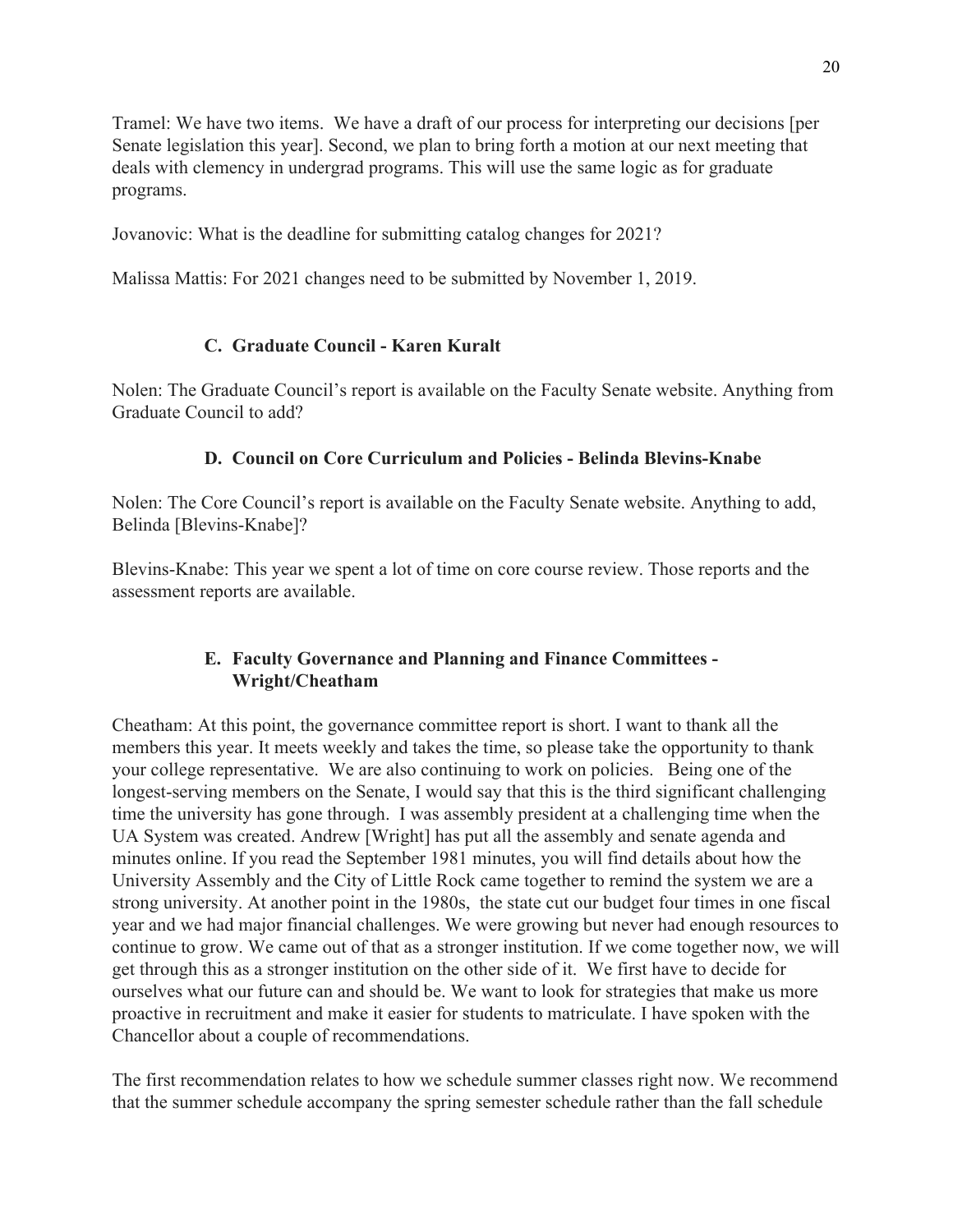because students tend to plan summer when they plan spring, not when they plan for the upcoming fall semester. Malissa Mathis and I spoke about this and think it is doable. It would also help with financial aid and academic advising. We spend a lot of time over the past two years figuring out patterns of summer enrollment and funding for summer school. One of the things that would be an improvement would be to change the way summer school is funded to make it more of a profit-cost center that departments could use to act entrepreneurially. In recent years we have had more of a fixed model for doing summer school where the costs and revenues go to different units. Kudos to Denise [LeGrand] for finding a wonderful model for guidelines on cancellation of classes. Ed Anson & John Hendon worked the policy into UA Little Rock language. We do not have a traditional student body where students take courses in the fall and spring and then take summer off.. We can get closer to becoming a three term university to help our students be more successful in getting their degrees.

Sen. Cheatham reads the suggested summer policy.

Cheatham: The goal of this policy then is to give departments greater incentives at generating student interest in and revenues from summer courses.

Nolen: The report has been posted on the senate web page. As it is only just now introduced to the senate, who have not read the proposal, I am not inclined to have them vote on it today. We can merely vote to receive the report.

Wright moves to receive the report on guidelines for cancellation of classes.

Anson seconds the motion.

Motion to receive the report passes.

Cheatham: A couple of other comments. We do think that there are relatively simple things we can do that may make a difference in recruiting concurrent enrollment students. We have a lot of information about students who are taking our classes – if they are enrolled in world civilization, college algebra, etc. We know their ACT score and. their grades. If a faculty member would write a letter of congratulations to those students, it personalizes the contact and gives us an opportunity to mention programs the student may be interested in at A Little Rock. In addition, faculty are at the front lines in recognizing when students are at risk for dropping out. On the issue of committee meetings over the summer, more often than not I have done committee work over summer. I have always found this valuable at making us a stronger university.

## **F. Executive Committee - Amanda Nolen**

Nolen: I have a couple of matters. One is the strategic undergraduate recruitment report that has been posted for feedback. Speaking for the executive committee, we are not satisfied with that report. The plan needs to be flipped and the same level of detail given to first-time-in-college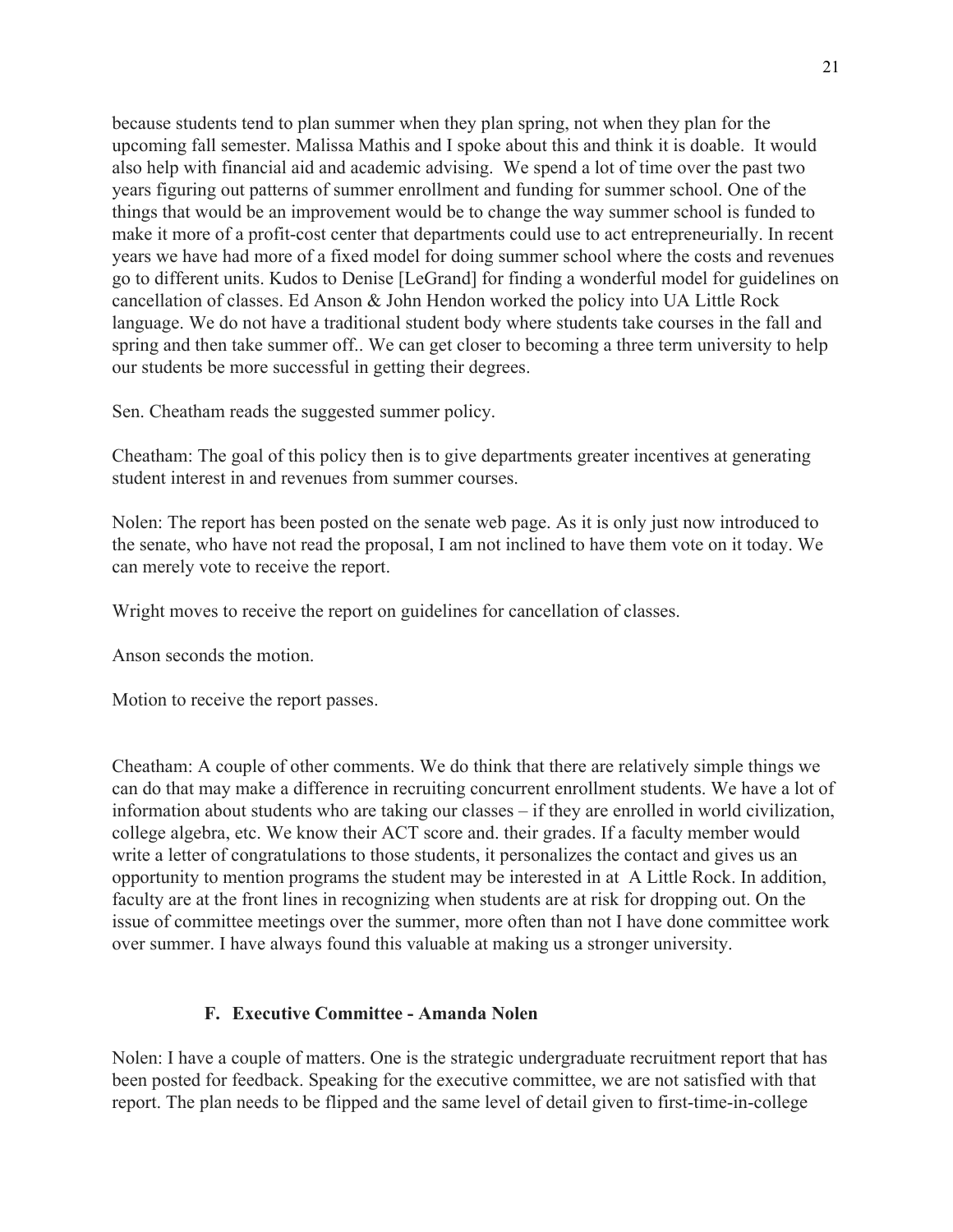freshmen needs to be given to returning, veteran, and non-traditional students, which represent growth areas for this institutions. Demographic projections show that first year freshman enrollment is diminishing. We need to capitalize on what we do well and the strategic recruitment plan needs to show it.

Second, you should note that we do not have academic calendar to approve. The calendar committee is working on a set of decision-making criteria on the calendar that the Senate that would approve. Those criteria would automate the process of creating the calendar so that we can approve a five year academic calendar rather than year-by-year.

### **VII. Old Business - None**

#### **VIII. New Business**

A. **Motion FS 2019 17** Executive Committee. (Legislation. Majority Vote at one Meeting, no second required) 2019 Spring and Summer graduates

**Be it resolved** that those applicants completing all requirements for various degrees in the 2019 Spring and Summer Semesters shall be approved for graduation. (see ualr.edu/facultysenate for a list of candidates for graduation, current as of 04/19/2019).

Nolen introduces the motion on behalf of the Executive Committee.

Motion passes.

**B. (Pending Interpretation of Senate Legislation: Interpretation I - FS\_2013\_7, FS\_2013\_8, FS\_2013\_11, FS\_2013\_12, FS\_2013\_13, FS\_2014\_16, FS\_2014\_17, FS\_2014\_18, FS\_2014\_19, FS\_2015\_1 as these apply to FS\_2012-2013\_10 as amended by FS\_2014\_9 and Interpretation II - FS\_2017\_3 as it applies to the authority of the Core Council to amend Learning Outcomes)**

**Motion FS\_2019\_18** Council on Core Curriculum and Policies (Legislation. Majority Vote at one Faculty Senate meeting, no second required.) Remove Educational Goal: Values 3 - Global and Cultural Knowledge from the Mathematics Curricular Area

**Be it resolved** to modify the Criteria for Mathematics Curricular Area (approved 10/2013) as follows (underline indicates addition, strikethrough indicates deletion)

#### **Criteria for Mathematics Curricular Area**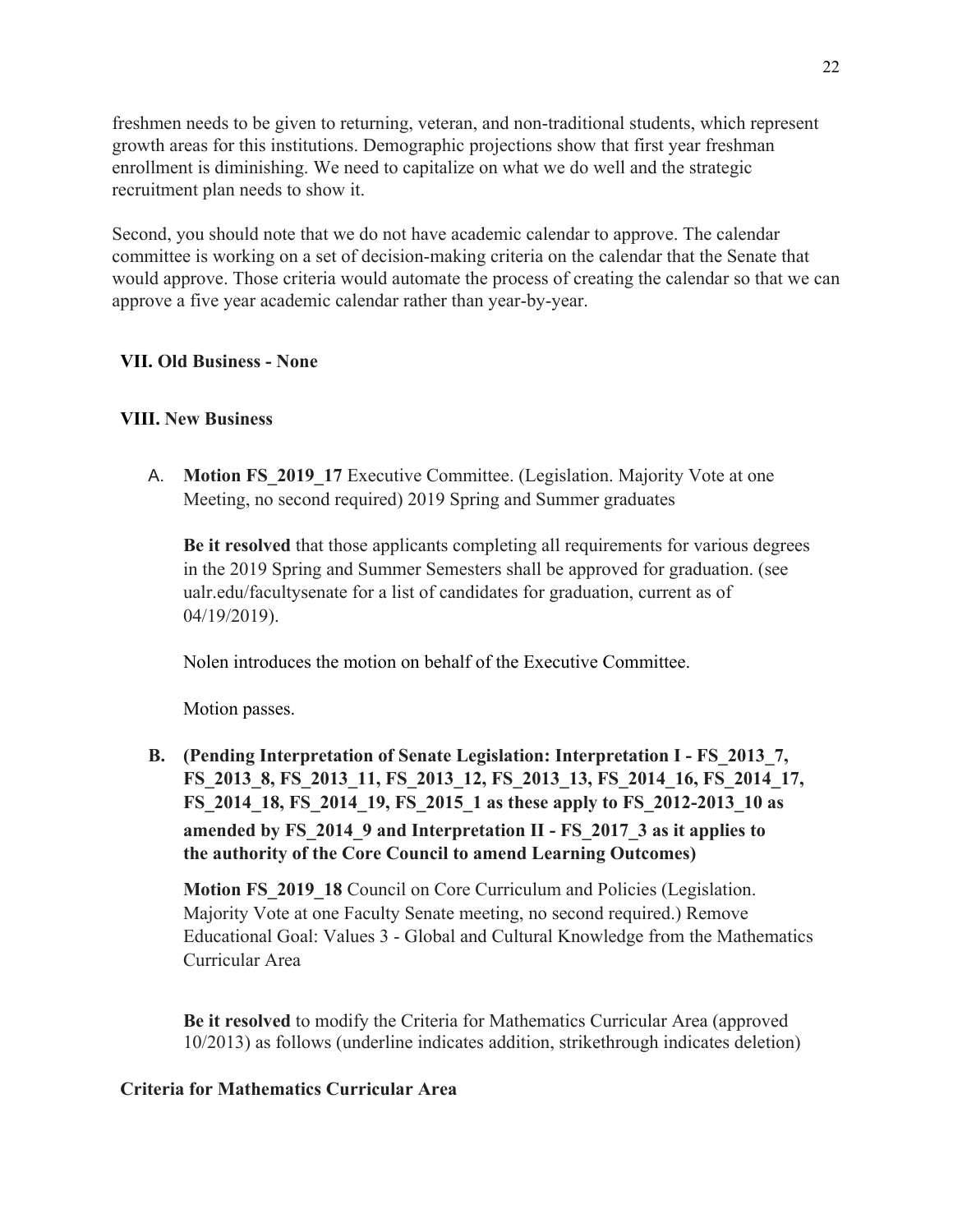**Courses to meet the Area of Mathematics**: Courses in this area focus on teaching students the concepts and methodologies, findings, and applications of mathematics while developing their inquiry and analysis skills. All courses in this area also address quantitative reasoning, critical thinking, problem solving, and a commitment to ethical behavior.

| <b>EDUCATIONAL GOALS</b>                                                                                                                                      | <b>LEARNING OUTCOMES</b>                                                                                                                                                                                                                                                 |
|---------------------------------------------------------------------------------------------------------------------------------------------------------------|--------------------------------------------------------------------------------------------------------------------------------------------------------------------------------------------------------------------------------------------------------------------------|
| Skills 1: Communication                                                                                                                                       | understand and use basic mathematical<br>formulas and terminology<br>explain orally and in writing the<br>mathematical "reasonableness" of a statement that<br>is presented as being implied by data<br>communicate about mathematics precisely<br>orally and in writing |
| Skills 2: Critical Thinking,<br>Quantitative Reasoning, and Solving<br>Problems Individually and<br>Collaboratively                                           | interpret, analyze, and identify appropriate<br>applied mathematical models, data and graphs<br>- develop abstract and quantitative reasoning ability                                                                                                                    |
| Skills 3 - Information Technology                                                                                                                             | makes appropriate decisions regarding the<br>use of technology when solving problems,<br>recognizing both the insight to be gained and the<br>limitation<br>use information resources like the<br>Internet reflectively for inquiry,<br>exploration, and communication   |
| Knowledge 1 - Concepts,<br>Methodologies, Findings, and<br>Applications of Mathematics and the<br>Social and Natural Sciences,<br>Engineering, and Technology | understand mathematical relationships<br>among quantities<br>understand fundamental<br>mathematic/algebraic operations                                                                                                                                                   |
| Values 1 - Ethical Behavior and<br>Personal Responsibility                                                                                                    | take responsibility for completing<br>assignments in an ethical manner, working on their<br>own when required and acknowledging resources<br>when used<br>understanding the duty to be precise and<br>accurate with data                                                 |
| Values 3 - Global and Cultural<br>Knowledge                                                                                                                   | analyze "real world" implications and develop<br>mathematical models that aid in the understanding of<br>eurrent global issues                                                                                                                                           |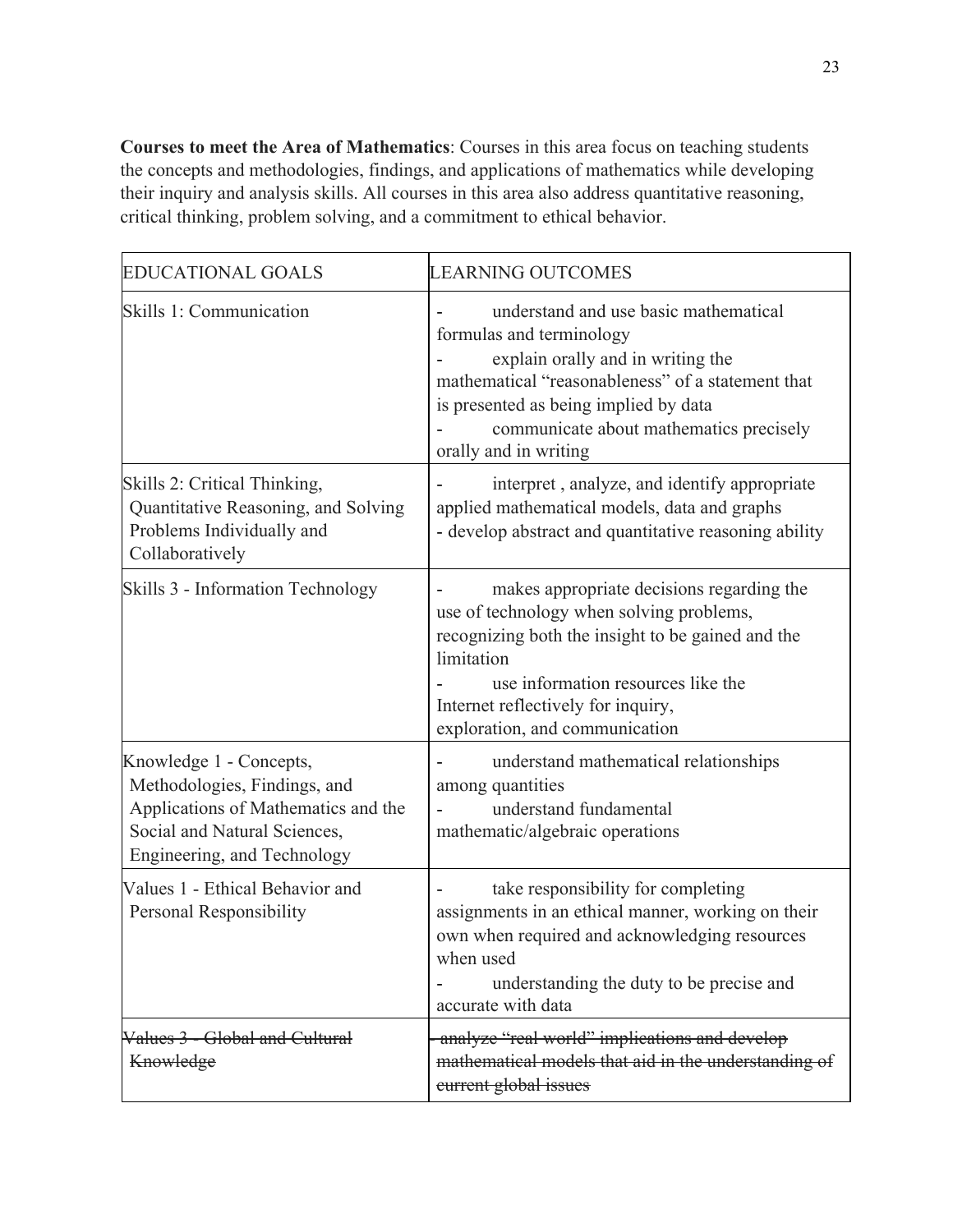**Be it further resolved** that upon approval the changes to the Criteria for Mathematics Curricular Area will be effective July 2019.

Commentary: The Mathematics Core Area Assessment Committee is requesting that the Core Goal *Value 3: Global and Cultural Knowledge* be removed from the core mathematics area. After a full round of assessment, the committee has determined that Value 3 is neither a reasonable nor assessable goal in the area of core mathematics. It is simply not addressed in core level mathematics courses.

Nolen: Before we can talk about this motion, we need to deal with interpretation of legislation. The Senate received an interpretation memo from me before the meeting. Previous legislation describes the general education curriculum. Since then the Core Curriculum has mapped learning outcomes to the goals of particular areas. It is implied that in making these changes, the Senate intended to change its original legislation. If that is not the case, then we would have conflicting pieces of legislation. I would entertain a motion to accept this interpretation of previous Senate action.

Cheatham moves accepting this interpretation.

Motion is seconded.

Motion to accept this interpretation to map changes in subsequent legislation onto the original general curriculum legislation passes.

Nolen: A second interpretation of legislation we are making is that the Faculty Senate retains authority over any changes in curriculum mapping that need to be made.

Wright: Just to make clear, the Senate retains specific authority over the definition of curricular areas and mapping, while authority to change learning outcomes remains with the Core Council.

Nolen: Yes.

Nolen: I went through every piece of legislation on core curriculum and did a word to word comparison.

President Nolen calls for a vote on the second proposed interpretation in the interpretation memo.

Motion passes.

Nolen: Motion FS 2019 18 comes from the Core Council. Belinda, would you introduce it?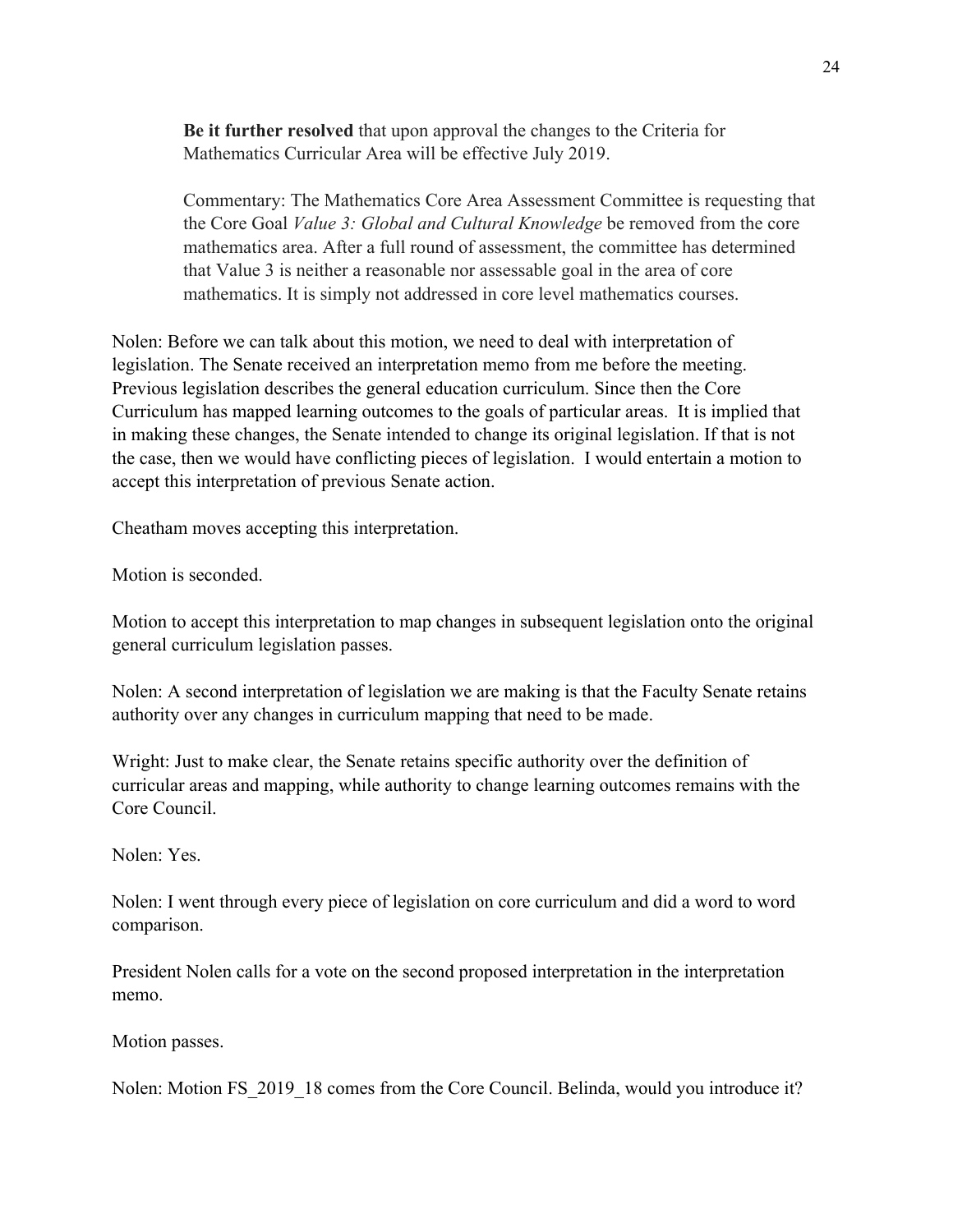Blevins-Knabe: The purpose of this motion is to remove Value 3 on Global and Cultural Knowledge from the criteria for the Mathematics Curricular Area.

Cheatham: I am assuming the math department supports this.

Nolen: I presume they do.

Blevins-Knabe: The math department didn't just ask us, they begged us to make this change. They found that it is not workable. The whole math department knows this change is proposed.

President Nolen calls for a vote on the motion.

Motion passes.

C. **Motion FS\_2019\_19** Academic Integrity and Grievance Committee (Legislation. 3/5 Majority vote at two meetings of the Faculty Senate - second vote verbatim to the first vote, no second required, first vote.) Modify Article III of the University Assembly to change AIGC committee member terms of service.

**Be it resolved** to amend Article III of the Constitution of the University Assembly as follows (underline indicates addition, strikethrough indicates deletion)

The Academic Integrity and Grievance Committee hears specific grade appeals and hears, on appeal and referral, cases involving certain academic offenses. The Academic Integrity and Grievance Committee comprises fifteen (15) faculty and three (3) faculty alternates. New faculty members to be appointed each May annually in the spring by the Committee on Committees of the Assembly. each May and In addition, seventeen  $(17)$  students and three  $(3)$  student alternates, to be appointed each May no later than the beginning of the fall semester. Ttwelve (12) voting and two (2) alternate undergraduate students will be appointed by the Student Government Association and five (5) voting and one (1) alternate graduate students will be appointed by the Graduate Student Association no later than the beginning of the fall semester. The term of office begins with the fall semester and continues for twelve months. The faculty members shall serve three-year staggered terms and students shall serve a one-year term.

**Be it further resolved** that upon approval the changes to the committee members terms of service will be effective July 2020.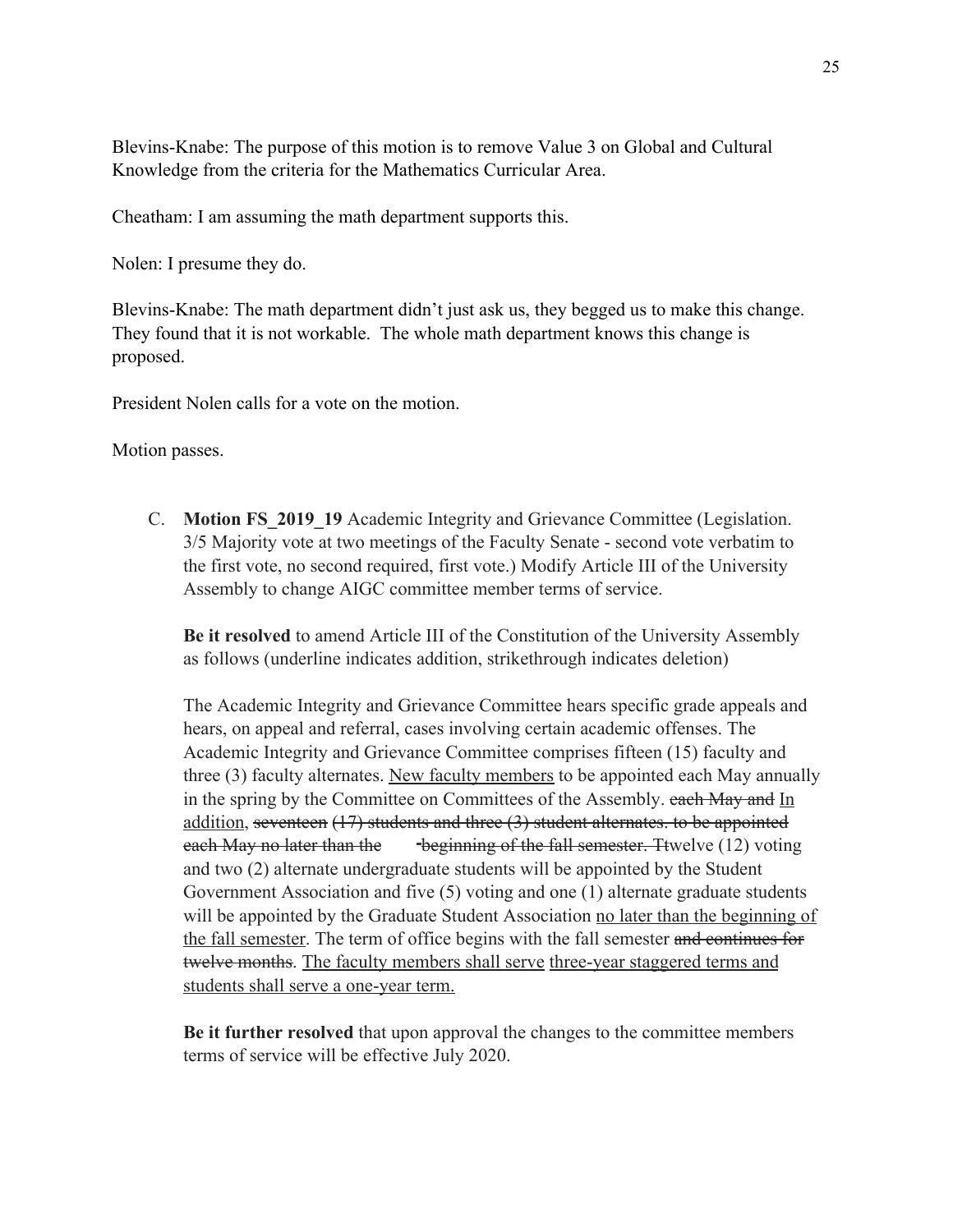Sen. Macheak introduces the motion on behalf of the Academic Integrity and Grievance Committee.

Wright: Anytime you have a committee of 20 or more members, many of whom are student members, it can be difficult to get it staffed and get it to meet. One year we never got a quorum even for it to elect a chair. We need to go further in making changes to this committee than this motion goes. For instance, it is hard to get people to agree to do one-year term much less a three-year term on this committee. It would be appropriate to refer this matter to the faculty governance committee for more consideration on how to structure it so it gets a quorum regularly at its meetings. The governance committee can bring this back at the beginning of next semester.

Nolen: An important consideration with this committee is achieving diversity in representation on the committee so that it reflects the diversity of students who appear before the committee.

Blevins-Knabe: Rather than allowing this committee to languish for another year, we should move forward with the current motion. We can address the other problems next year.

Matson: Is it a three year term for students on the committee?

Nolen: No, one-year terms for students, three-year terms for faculty.

Wright: I would vote against this motion as it is. We have to wait at least another month if we pass it now anyway. And as I said before, I think the three year term will make it more difficult to get faculty to serve on it. That could make the situation worse.

Wright moves to refer this motion to the governance committee.

Motion to refer is seconded.

Blevins-Knabe: In my experience with core council and three-year terms there is that people come and go as needed. I don't think that will keep people from agreeing to serve.

Nolen: Keep in mind this even if we approve the motion today, it would need a second vote at the August meeting. So it could not go into effect until July 2020, thus there is no rush. As the previous AIGC chair I can say that retention on the committee is not a problem. We had over 70% retention of returning members on the committee. Extending the term to three-years might actually hurt that. The governance committee could look more closely at this issue in the context of the overall committee structure of the senate.

Scranton: I would like to hear from someone on AIGC why they proposed this motion.

Macheak: One of the reasons is that we have to undergo training for this committee. So a longer term may reduce turnover and the need to continually do training. Another problem is getting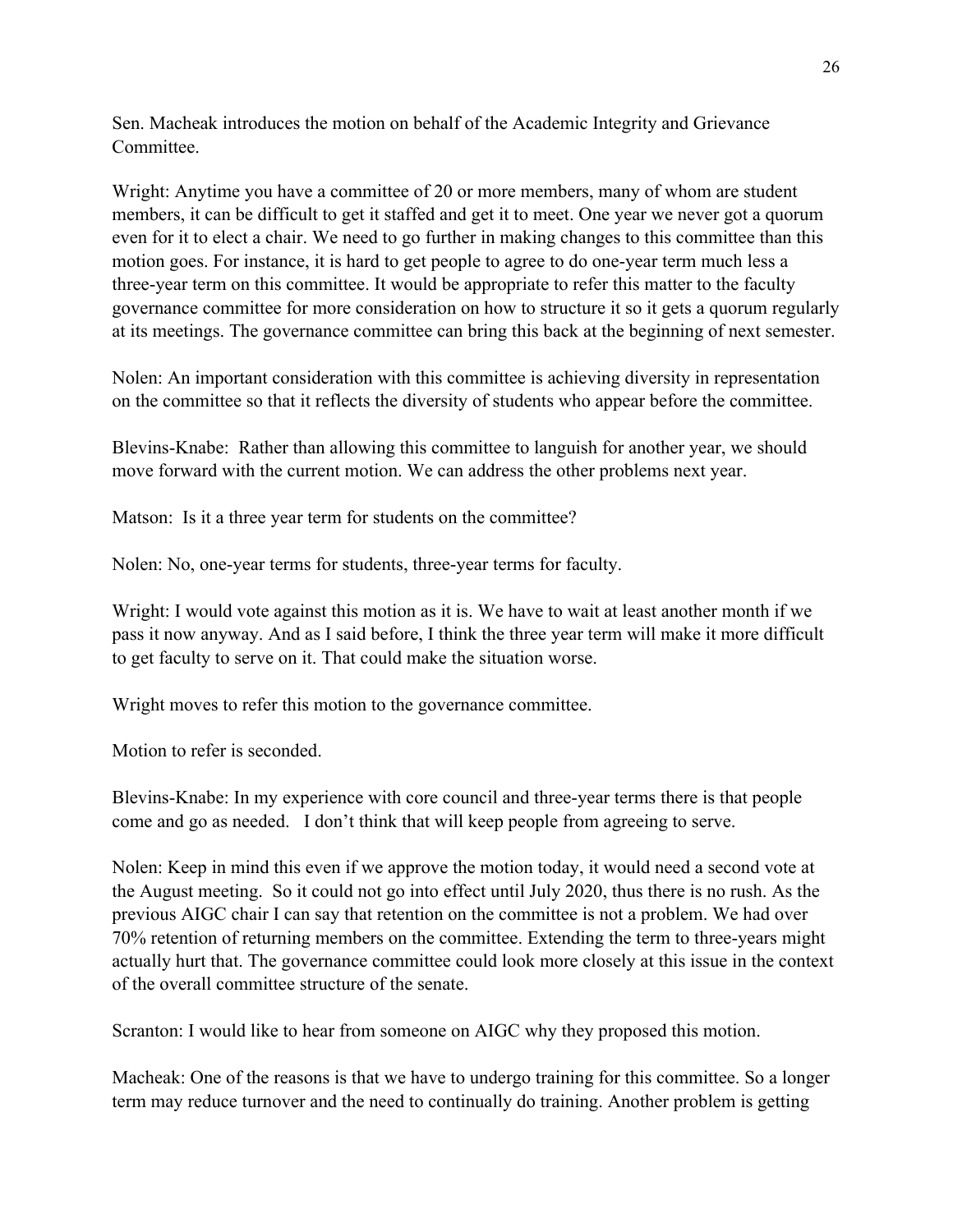people to be available for hearings. People serving on the committee often are not available to serve on the hearings.

Wright: As a former Senate president, it was my job to get people to agree to serve on this committee. I am concerned that if we make this change that we will make it harder to get faculty to agree to serve. If we can reduce the number of people on the committee, it will be easier to get a quorum. Having people to serve as hearing panelists is a separate issue. We should be careful about creating a new problem as we fix an existing problem.

Barrio-Vilar: Could we make it a two-year term instead of a three-year term?

Macheak: Our committee considered that, but we decided to use the faculty governance committee as a model so we could do staggered terms.

Comment: I have served on this committee. Part of the problem is simply lack of communication, i.e. not asking people to serve. I do think we do need more training and I found it to be interesting. I do think it is beneficial to have terms longer than one year.

DeAngelis: I am not certain I understand the time commitment expected for this committee. Is it a lot of commitment for a short-time, or not a lot of commitment for a long time? How often does this committee meet?

Nolen: It meets at least once as a whole to elect a chair. Thereafter, it generally creates panels to hear individual grievances that are brought to the committee.

Macheak: Those panels are usually no more than about two hours. The difficulty is in getting them scheduled.

Nolen: Just a reminder that the motion on the floor is to refer this matter to the governance committee.

Sen. Anson moves to call the question.

DeAngelis calls a point of order

DeAngelis: Calling the question should not immediately move the motion to a vote. It requires a vote from the body on whether to end debate. We've been ignoring votes on calling the question a lot lately, at least twice today.

President Nolen calls for a vote on ending debate.

Motion to end debate passes.